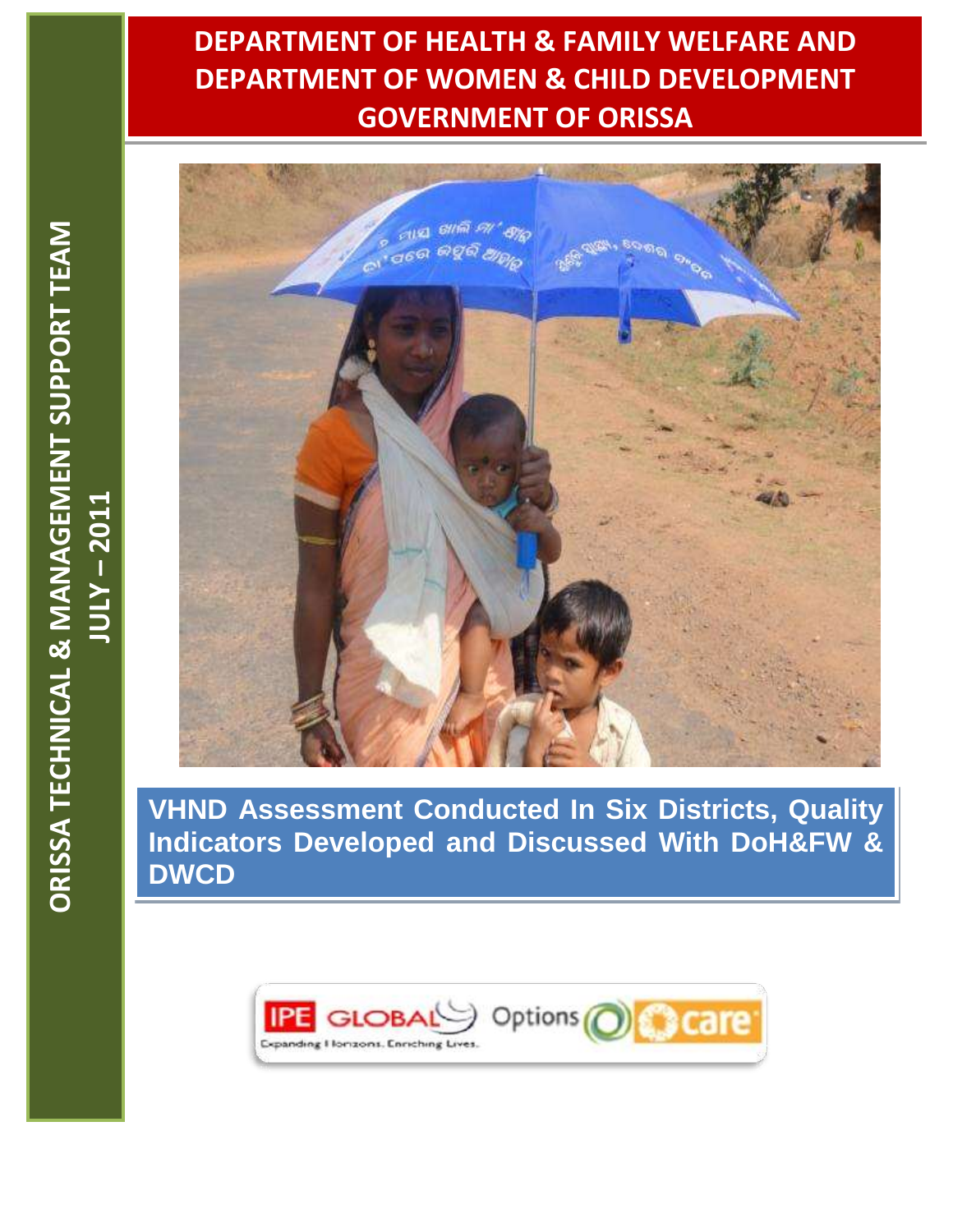# **Table of Contents**

| $\mathbf{L}$   |  |
|----------------|--|
| II.            |  |
| III.           |  |
| IV.            |  |
| V <sub>1</sub> |  |
| VI.            |  |
| VII.           |  |
| VIII.          |  |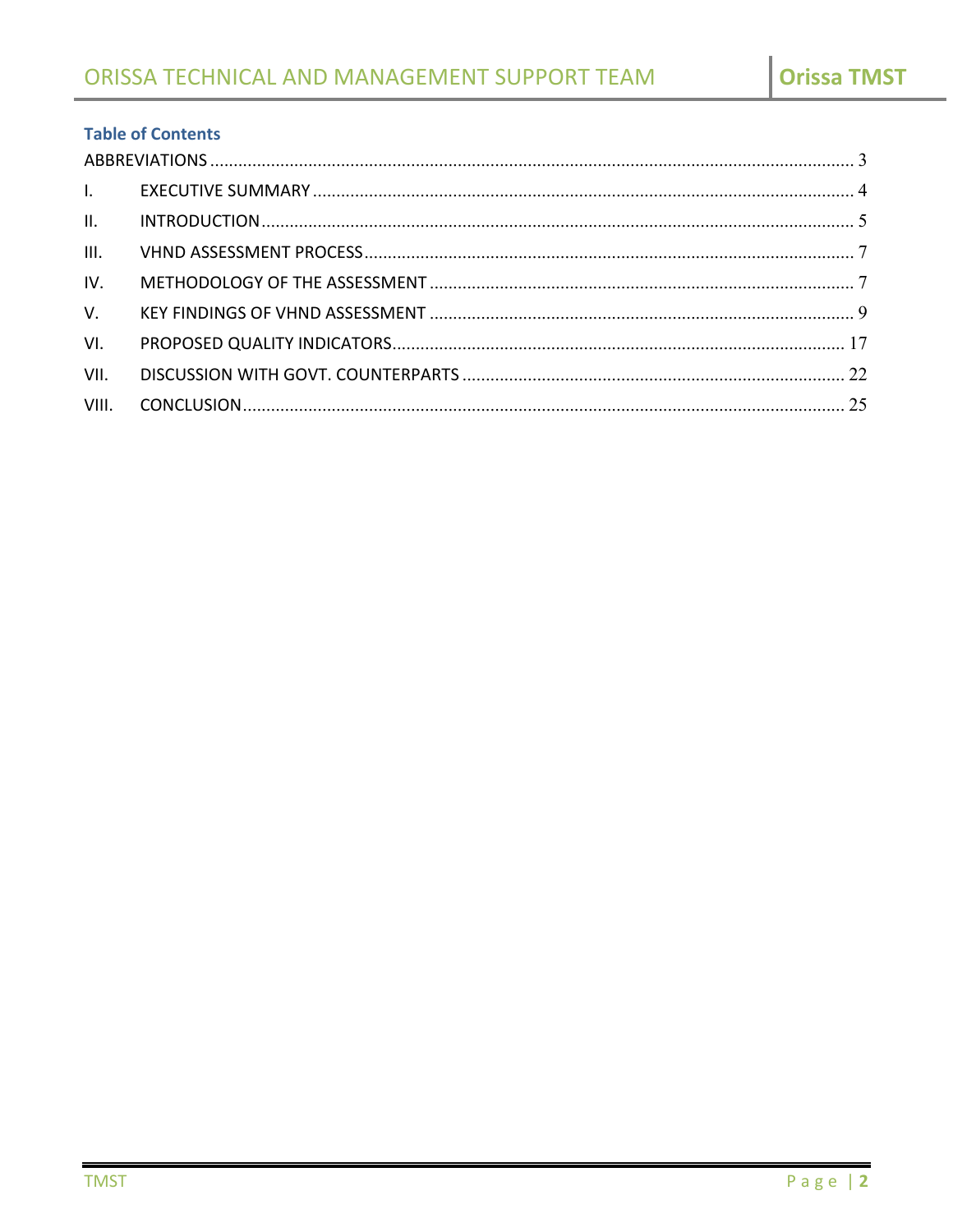# <span id="page-2-0"></span>**ABBREVIATIONS**

| AG           | <b>Adolescent Girls</b>                                     |
|--------------|-------------------------------------------------------------|
| <b>AIDS</b>  | Acquired Immunodeficiency Syndrome                          |
| <b>ANC</b>   | <b>Ante Natal Care</b>                                      |
| <b>ANM</b>   | <b>Auxiliary Nurse Midwife</b>                              |
| <b>ASHA</b>  | <b>Accredited Social Health Activist</b>                    |
| <b>AWC</b>   | Anganwadi centre                                            |
| AWW          | Anganwadi Worker                                            |
| <b>AYUSH</b> | Ayurveda, Yoga & Naturopathy, Unani, Siddha and Homoeopathy |
| <b>BCC</b>   | <b>Behaviour Change Communication</b>                       |
| <b>DPMU</b>  | District Programme Management Unit                          |
| <b>DPT</b>   | Diphtheria Pertussis and Tetanus                            |
| <b>ECP</b>   | <b>Emergency Contraception Pills</b>                        |
| <b>GOI</b>   | Government of India                                         |
| <b>HIV</b>   | Human Immunodeficiency Virus                                |
| <b>IEC</b>   | Information, Education and Communication                    |
| IFA          | Iron Folic Acid                                             |
| <b>JSY</b>   | Janani Suraksha Yojna                                       |
| <b>LHV</b>   | Lady Health Visitor                                         |
| <b>MCH</b>   | Mother and Child Health                                     |
| <b>MCHN</b>  | Mother Child Health and Nutrition Day                       |
| <b>MO</b>    | <b>Medical Officer</b>                                      |
| <b>MP</b>    | <b>Malarial Parasite</b>                                    |
| <b>MPW</b>   | Multi Purpose Worker                                        |
| <b>MTP</b>   | <b>Medical Termination of Pregnancy</b>                     |
| <b>NRHM</b>  | <b>National Rural Health Mission</b>                        |
| <b>OCP</b>   | <b>Oral Contraceptive Pills</b>                             |
| <b>OPV</b>   | <b>Oral Polio Vaccine</b>                                   |
| <b>ORS</b>   | Oral Re-hydration Salt                                      |
| <b>PHC</b>   | <b>Primary Health Centre</b>                                |
| PRI          | Panchayati Raj Institution                                  |
| RCH II       | Reproductive and Child Health Program-Phase II              |
| RTI          | <b>Reproductive Tract Infections</b>                        |
| SAM          | Severely Acute Malnourished                                 |
| <b>SC</b>    | <b>Scheduled Castes</b>                                     |
| <b>ST</b>    | <b>Scheduled Tribes</b>                                     |
| <b>STI</b>   | <b>Sexual Tract Infections</b>                              |
| <b>VHND</b>  | Village Health Nutrition Day                                |
| <b>VHSC</b>  | Village Health and Sanitation Committee                     |
| <b>VHSND</b> | Village Health, Sanitation and Nutrition Day                |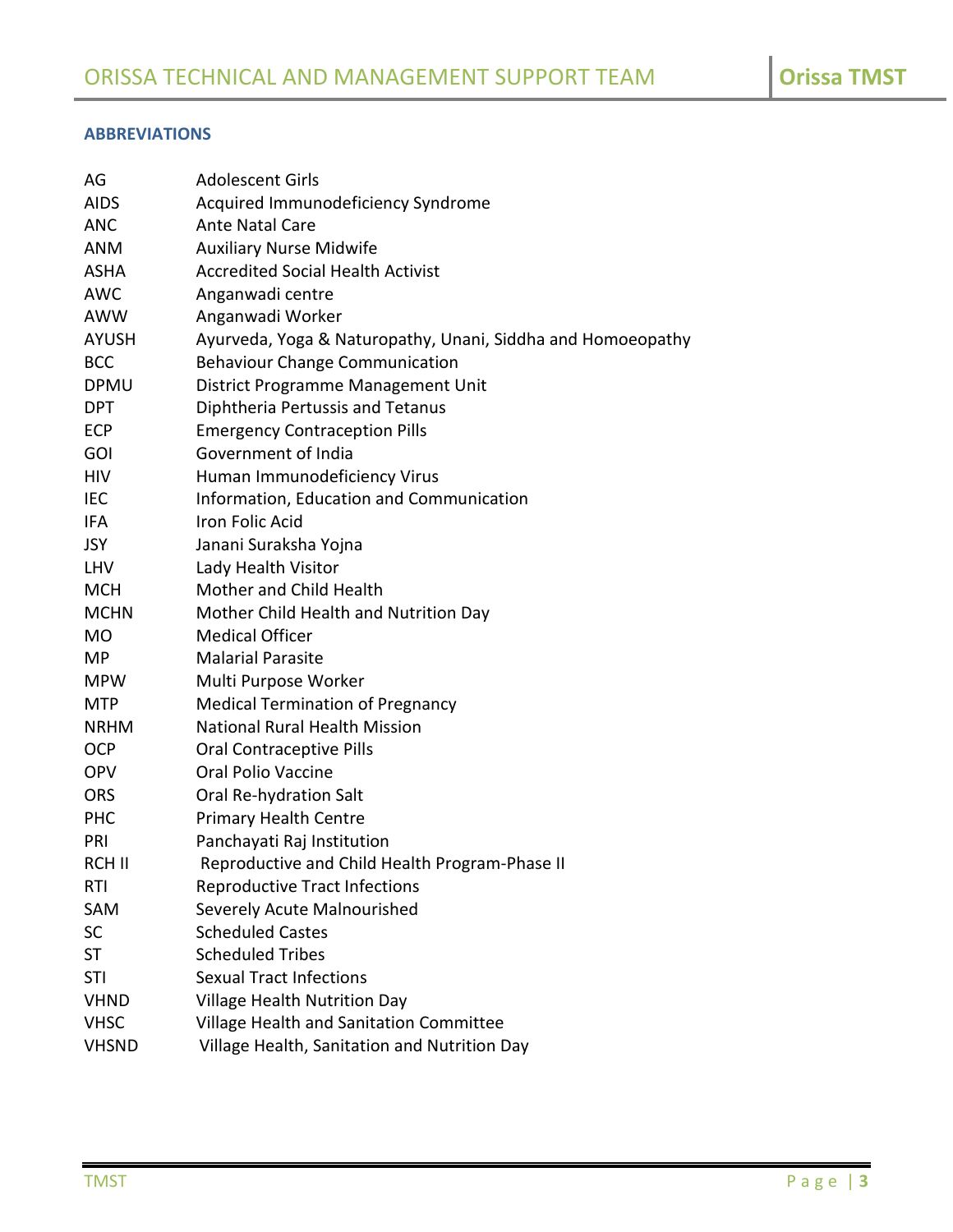# <span id="page-3-0"></span>**I. EXECUTIVE SUMMARY**

**Village Health and Nutrition Day (VHND)** is a national program introduced by the National Rural Health Mission and is the most significant platform for providing essential Reproductive and Child Health services at the village level. This provides as the first point of contact for primary health care and it works as a common platform for convergence amongst the service providers of Health, ICDS and the community. Odisha has customized the national VHND guideline as per the state specific needs and practices. In Odisha, VHND is known as Mamata Diwas; it is conducted at Anganwadi centre (AWC) level on a monthly basis covering Pregnant Women, Lactating Mothers, and Children below 5 years and Adolescent girls as the primary beneficiaries. As per the National guidelines, immunization takes place on the VHND but taking into account the current practice in the state, Immunization is conducted on another fixed day rather than on VHND.

This VHND assessment was conceived to get an insight in to the quality of service delivery in the districts, to identify the gaps, highlight best practices and support the Govt. In strengthening the quality of services provided in the VHNDs. The VHND assessment was conducted by the District TA team in 102 AWCs across 6 operational districts. In the month of April – May 2011, the team commenced the assessment study on VHND/Mamata Divas by adopting a structured way of assessment. A detailed observation of VHND site was conducted through a standardized and structured data collection tool across six districts by its Program Officers based at concerned districts.

The findings reveal that 70% pregnant women (PW) and 59% lactating mothers (LM) attended VHND against the eligible number of PW and LW registered by the AWW at each AWC. The percentage of beneficiaries was lower for children and very low for adolescent girls. Only 42% children in the 0-5 yrs category attended VHND. Of the children who attended, 72% children were actually weighed. Attendance of adolescent girls in VHND is only 11% of the registered adolescents in the AWCs.

Out of the total beneficiaries who did not attend VHND, 30% responded that they did not have prior information about observance of the day, which is a matter of concern. NHED session is a service area which deserves attention along with service coverage, participation of beneficiaries as well as facilitation skill of service provider. 44% of the beneficiaries attended the NHED sessions.

Based on the findings, analysis and on the evidence, there is a felt need to propose certain Quality Indicators within the broad indicators like ANC, Weighing of children, NHED etc that would strengthen the implementation and ensure the quality of services. A comparison of VHND scenario of Odisha with that of India and other neighboring states has also helped in defining the quality indicators.

Quality Indicators proposed in the following areas are

- $\triangleright$  Ante Natal Checkup
- $\triangleright$  Weighing and Plotting of children
- $\triangleright$  Nutrition and Health Education and Demonstration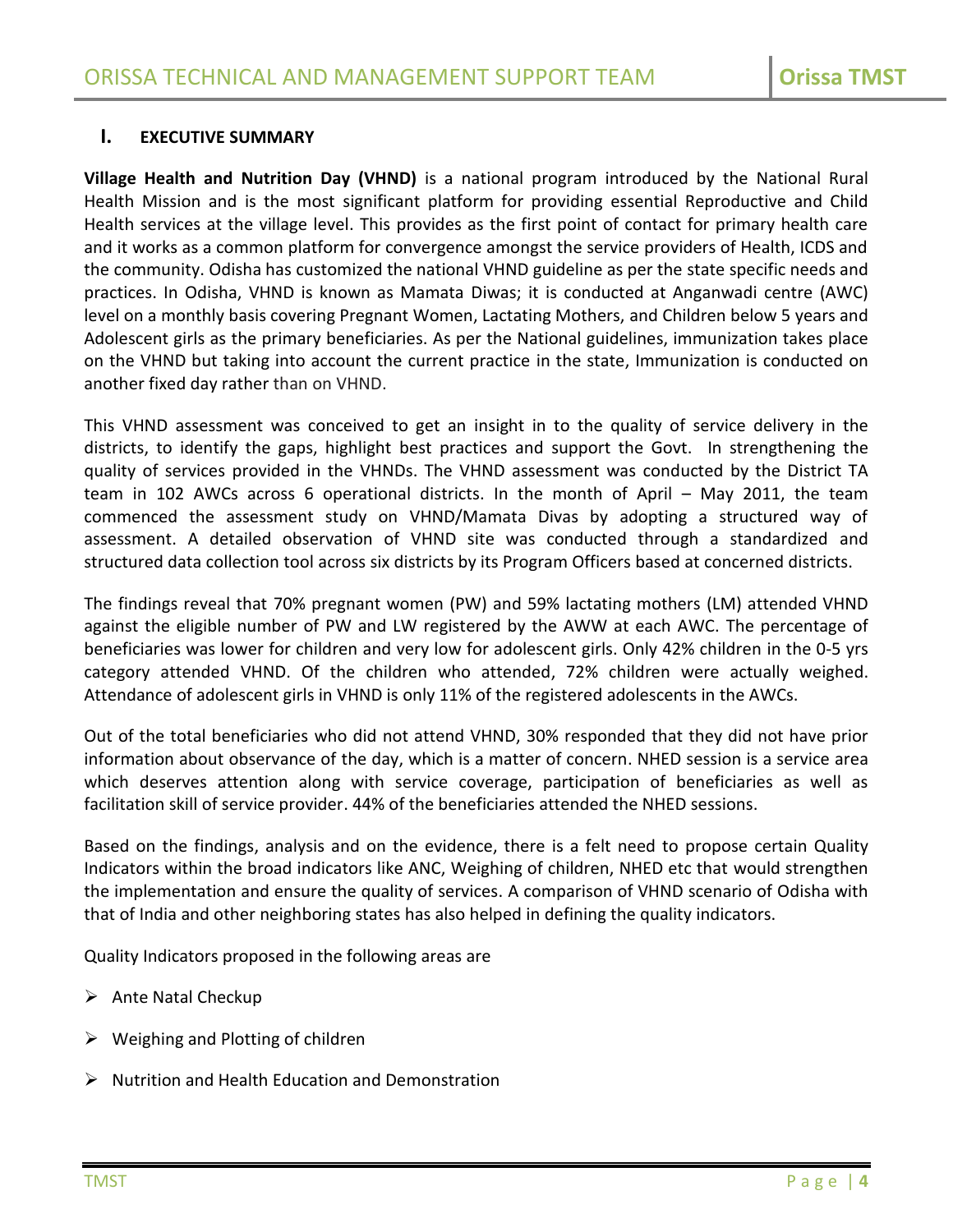In addition to quality indicators, this assessment also suggests some important changes should be made to the VHND guidelines:

1. Whilst adolescent girls are one of the beneficiary categories included in the VHND guidelines, it is clear from the study that attendance is extremely poor. It is also evident that the potential numbers of adolescent girls is extremely large. **Rather than advocate for greater promotion of these girls to attend the VHND sessions, it would be better to remove them as a beneficiary here and encourage their participation in the targeted programs for adolescents such as SABLA, KSY and ARSH.** These will provide opportunities for services most appropriate to this age group. Further, if VHND platform to be strongly promoted for adolescents the sessions would be overcrowded and it would be difficult to reach the quality standards expected for antenatal mothers and young children.

2. The children covered under VHND services are aged 0 to 5 years. However children 3 to 6 years are provided services on a daily basis at the Anganwadi Centre. **Therefore in the interests of quality services to the priority group children aged 0 to 3 years should be the main focus at VHND.** 

3. VHND is important opportunity to refer malnourished and sick children to Pustikar Divas. **Therefore all children aged 0 to 6 years who attend the Anganwadi centres on other days should be strongly promoted to attend VHND for confirmatory assessment ( grade III, IV and Grade II with complications) and referral to Pustikar divas.**

# <span id="page-4-0"></span>**II. INTRODUCTION**

Village Health and Nutrition Day (VHND) introduced nationally by NRHM guarantees better health outcomes for millions of people in rural areas, especially those belonging to marginalized and vulnerable communities. It was conceptualized to bring the health / nutrition services at door step of the community and promises to be an effective platform for providing first-contact primary health care for them. The AWC is identified as the hub for service provision in RCH-II, NRHM, and is also seen as a platform for inter-sector convergence. VHND is also seen as a platform for interface between the community and the health system.

In Odisha Village Health and Nutrition Day, popularly known as "Mamata Divas", is a concept for interdepartmental convergence among health, ICDS and Watsan to render essential and comprehensive health and nutrition services at grass roots level and has been introduced in the State of Orissa by the Department of Health and Family Welfare. The word "Mamata" is a local synonym for "love and affection". Hence Mamata Divas is celebrated in Orissa at village level as an auspicious occasion to render quality health and nutrition services to pregnant women, lactating mothers, children (0-5 yrs) and adolescent girls with love, affection and motherly care by the service providers of Health, ICDS and Community.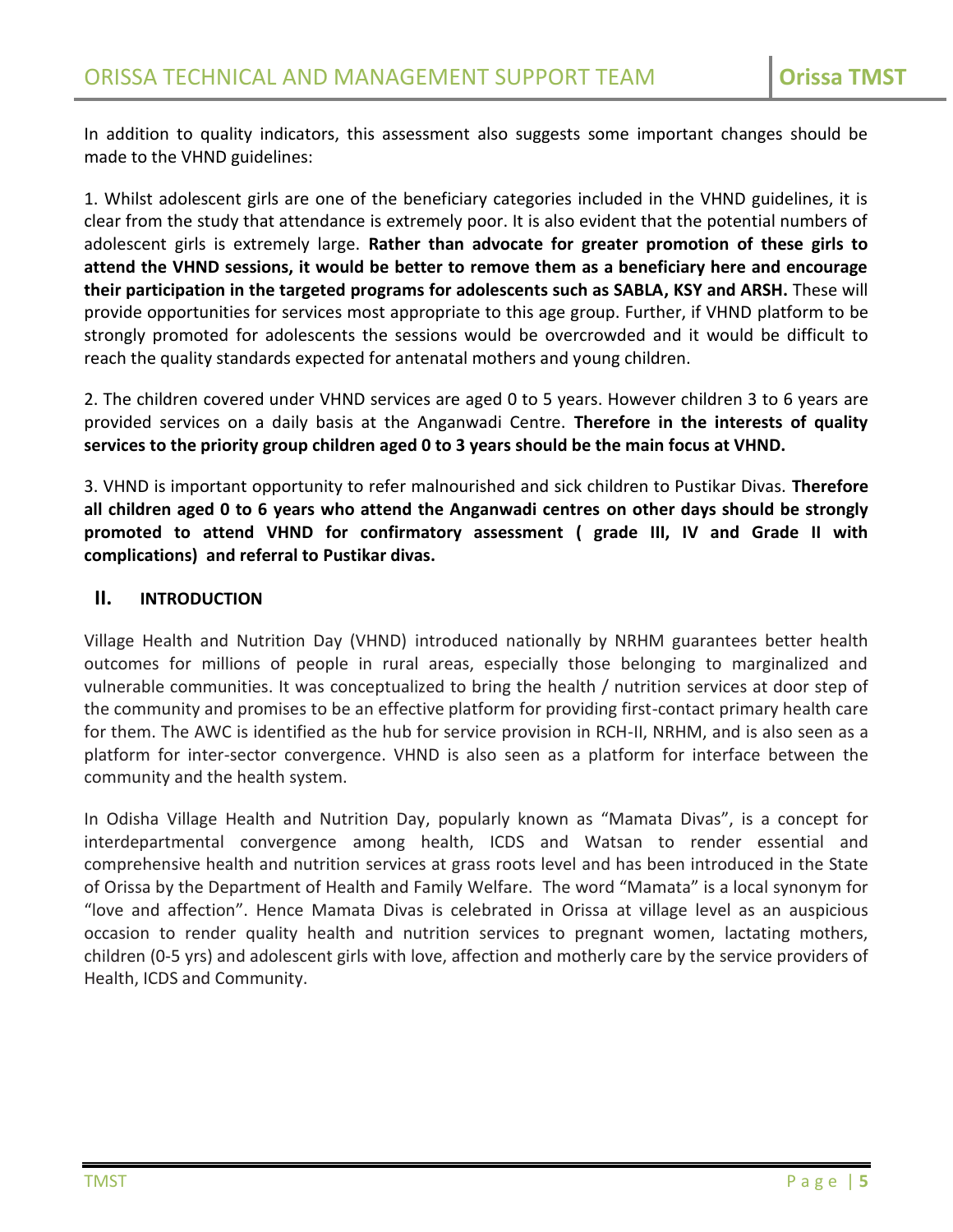There are 68,111 AWC functioning across the state out of 71,134 sanctioned centers<sup>±</sup>. 24% of the AWCs are operating out of their own project buildings (As per the Good Governance, Orissa Review, April'11). As per the data of March'11, 36650 VHNDs were held as against 39391 NHNDs planned.

# **Main Objectives of VHND :**

VHND was introduced with an aim that it could bring about the much needed behavioural changes in the community, and can also induce health-seeking behaviour in the community leading to better health outcomes.

Main objectives are:

 $\triangleright$  To provide essential and comprehensive health & nutrition services to pregnant women, lactating mothers, children (0-5 yrs) and adolescent girls.



- To strengthen linkages between Health & ICDS in promoting comprehensive maternal & child survival programmes.
- $\triangleright$  To ensure early registration, identification and referral of high risk children and pregnant women.
- $\triangleright$  To provide an effective platform for interaction among beneficiaries, service providers, and community members including GKS (Gaon Kalyan Samiti), Mothers Group, PRI, and SHG.
- $\triangleright$  To sensitize beneficiaries, their families and community members on health, nutrition care and services at village level through discussion of various health topics as envisaged in the Health Calendar.
- $\triangleright$  To render quality health and nutrition services to beneficiaries at door step through home visits, referrals services and follow ups.

#### **Components**

Basic components of primary healthcare services includes early registration, de-worming, counseling on early breastfeeding, identification and referral of high risk cases of children and pregnant women, as well as basic ANC and PNC to be provided at community level in order to address the essential requirements of pregnancy, delivery, referral, childhood illnesses and adolescent health.

 $<sup>±</sup>$  ICDS MPR – April 2011</sup>

VHND, **Operational Guidelines,** Health and FW, Orissa,12. 02. 2009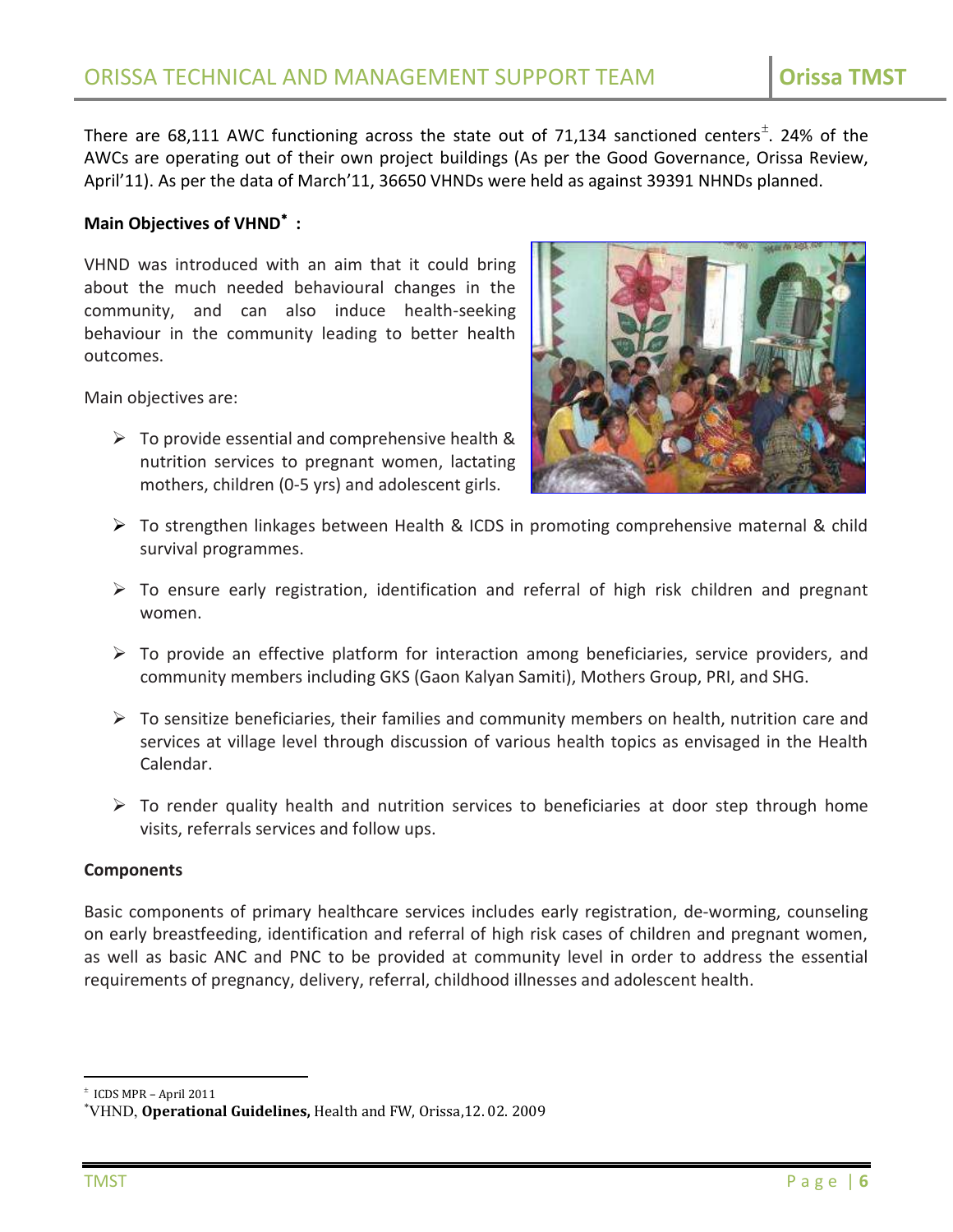# <span id="page-6-0"></span>**III. VHND ASSESSMENT PROCESS**

#### **Objectives of the Assessment Study are:**

- $\triangleright$  To assess the effectiveness of VHND in addressing health and nutritional needs of pregnant women, lactating mothers, children (0-5 yrs) and adolescent girls at grass root level.
- To have an insight about the convergence between of ICDS and NRHM at grassroots level and propose possible strategies for quality service delivery.
- $\triangleright$  To develop quality indicators for improving existing service delivery process and share the findings for policy development.

#### <span id="page-6-1"></span>**IV. METHODOLOGY OF THE ASSESSMENT**

#### **1. Overview**

The D-TA team have been involved in carrying out routine monitoring visit to the health and ICDS service delivery sites. A set of common tools were used for data collection across all the six operational districts. Out of the 113 AWC, only 102 VHNDs were observed. The rest of the VHNDs were not observed because the VHNDs were not held as per the micro plan and the absence of the frontline workers with due reason. A structured assessment tool was developed which consists of information on different quantitative and qualitative indicators on infrastructure, logistical arrangement, availability of medicines./equipments, participation of different stakeholders, service delivery, NHED sessions, Home visit and Follow up.

The methodology adopted was:

- $\triangleright$  Participant observation
- $\triangleright$  Site observation.
- $\triangleright$  Document research

The method / technique of assessment were used at different contours and dimensions so that all the stakeholders were well represented and participated in the assessment.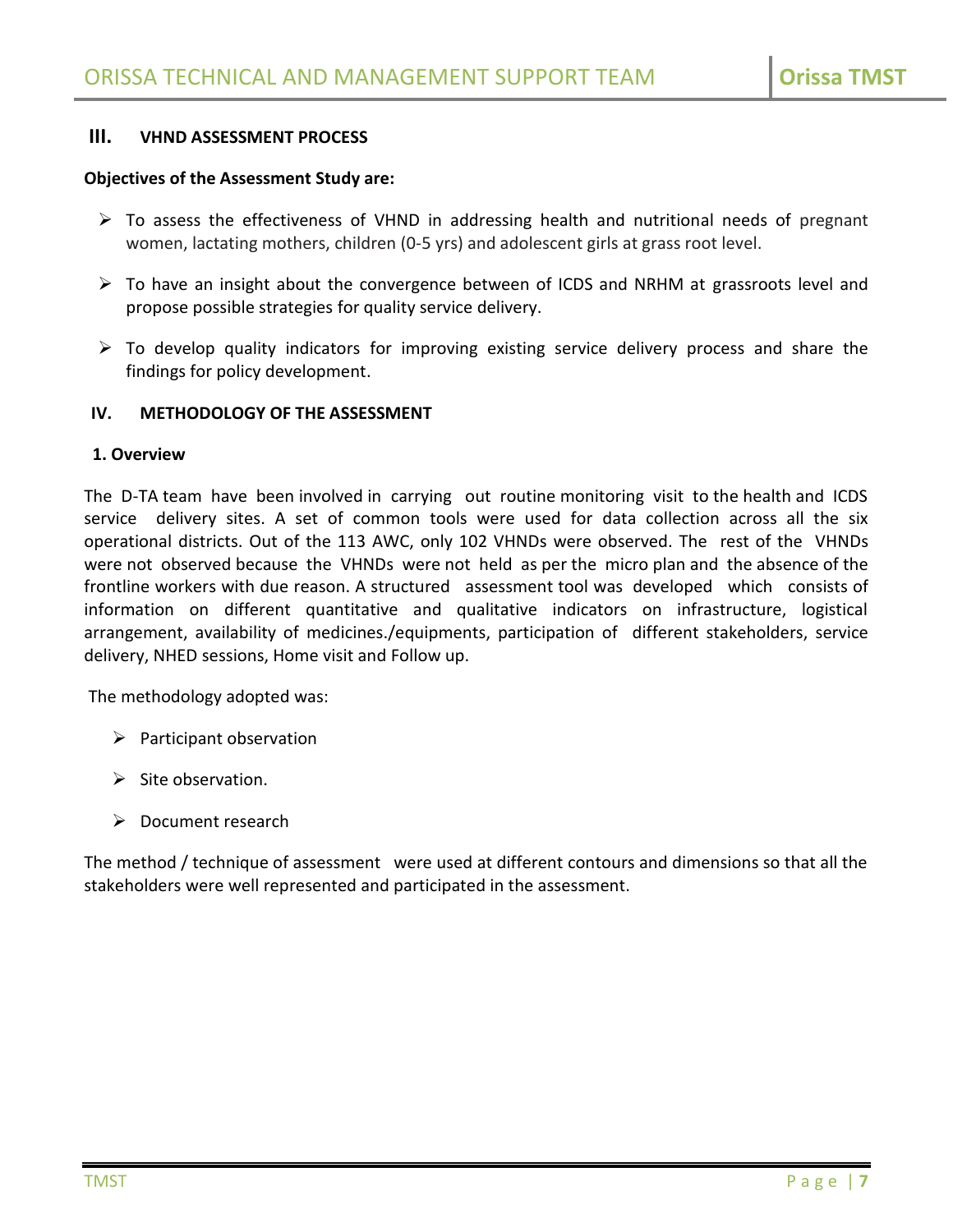| <b>SL</b><br>NO. | <b>METHODS</b>                                            | <b>PURPOSE</b>                                                                                                                                                                                                                                                                                                   |
|------------------|-----------------------------------------------------------|------------------------------------------------------------------------------------------------------------------------------------------------------------------------------------------------------------------------------------------------------------------------------------------------------------------|
| $\mathbf{1}$     | <b>Observation</b><br>of the VHNDs                        | $\triangleright$ To observe status of infrastructure and its environment.<br>$\triangleright$ To observe the quality of service delivery<br>$\triangleright$ To observe NHED session facilitation<br>$\triangleright$ To observe active participation of beneficiary, service provider<br>and community members. |
| 2                | <b>Interaction</b><br>with<br>beneficiaries               | $\triangleright$ To understand the satisfaction level of beneficiaries on quality of<br>service delivery                                                                                                                                                                                                         |
| 3                | <b>Home Visit for</b><br>follow up of<br><b>Drop outs</b> | $\triangleright$ To understand the cause of absence of beneficiaries.<br>$\triangleright$ To understand the frequency and quality of home and follow up<br>visit made by service providers.<br>$\triangleright$ To understand community response on VHND.                                                        |
| 4                | <b>Review</b><br>of Records                               | $\triangleright$ To document quantitative information on beneficiary coverage,<br>availability of equipments, medicines and service delivery.                                                                                                                                                                    |
| 5                | <b>Recording</b><br>of<br><b>Information</b>              | $\triangleright$ To document information and observations for data analysis and<br>report preparation.                                                                                                                                                                                                           |

# **Table 1. Methodology of VHND Assessment**

# **Sample Size for the Assessment**

As mentioned earlier, 113 AWC were visited for VHND observation and 102 VHND were actually observed as per micro plan. In 11 AWC, VHND could not be observed as it was not happening for various reasons. The assessment was done across 48 blocks in all the assigned six districts. Out of 102 VHNDs observed, data of 98 VHND's has been entered in the SPSS package and used for analyzing services provided under VHND.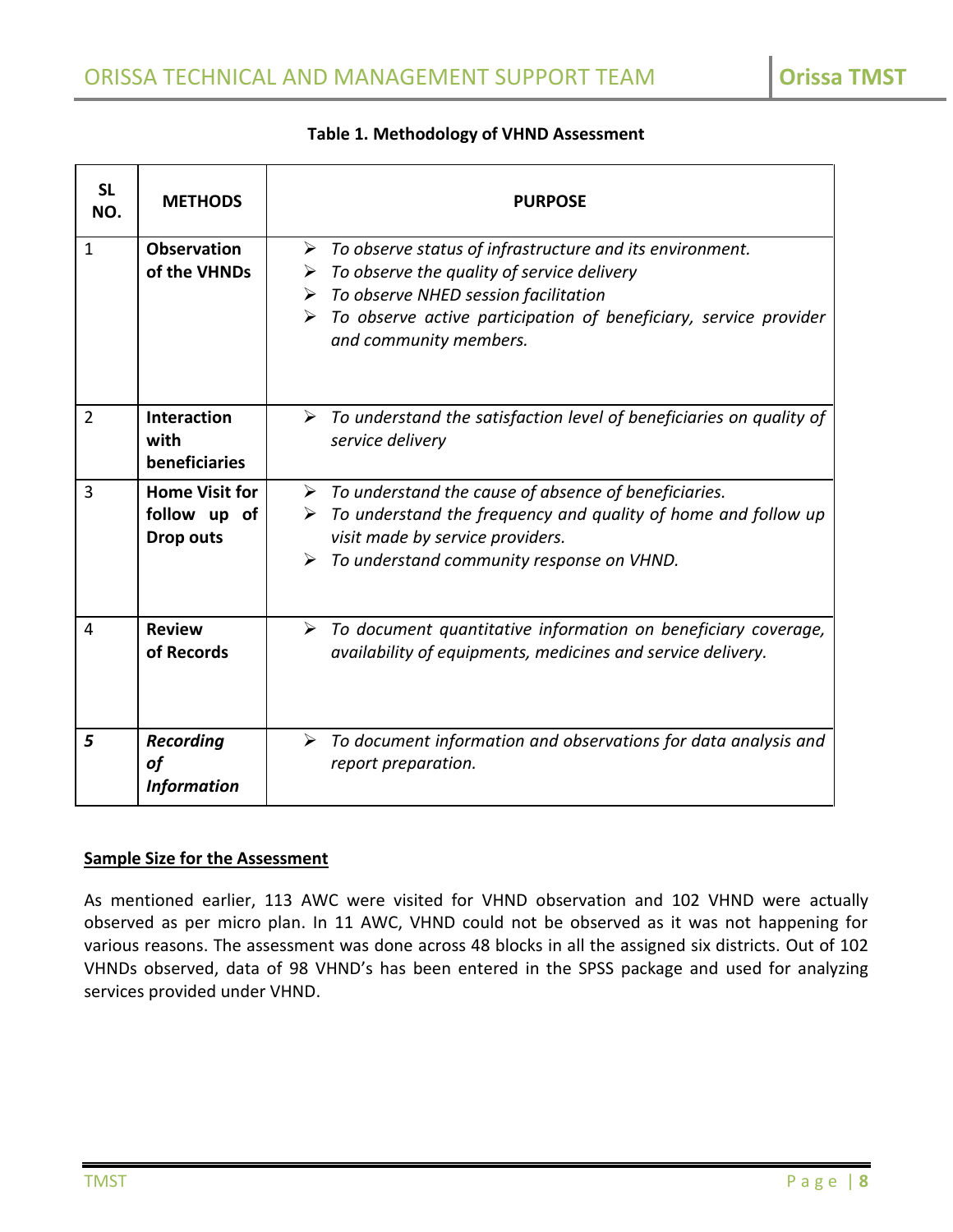## **Table 2. Sample Size of the Assessment**

| Coverage         | <b>Nos</b> |
|------------------|------------|
| <b>Districts</b> |            |
| <b>Block</b>     | 48         |
| <b>AWCs</b>      | 113        |

#### **Process of Assessment**

- $\triangleright$  Developing guidelines, tools/questionnaire and techniques for the assessment.
- $\triangleright$  Pre-testing of tools and techniques
- $\triangleright$  Orientation to the District TA members on guidelines, tools and techniques of data collection and assessment.
- $\triangleright$  Contact with concerned officials at district level & preparation of schedule.
- $\triangleright$  VHND visit, Observation and Data collection by trained staff.
- Home Visit and Interview with beneficiaries who were absent on VHND and did not avail services.
- $\triangleright$  Data Compilation, Analysis & Report Preparation at State level
- $\triangleright$  Report sharing with Do H& FW and Do W& CD.

#### <span id="page-8-0"></span>**V. KEY FINDINGS OF VHND ASSESSMENT**

#### **Beneficiary Coverage**

Out of total eligible beneficiaries covered during assessment the highest participation of 70 % was found among Pregnant Women (PW) and lowest participation of 11 % was found among Adolescent Girls (AG) where as participation of Lactating Mothers (LM) and Children below 5 years is 59 % and 42 % respectively as compared to their target. Pregnant Women and Lactating Mothers are the focus of VHND, getting the most benefits whereas Adolescent Girls are the given least priority in VHND.

| <b>No of Beneficiaries</b> | <b>Eligible</b> | <b>Attended</b> | % attended | % Not attended |
|----------------------------|-----------------|-----------------|------------|----------------|
| <b>Lactating Mothers</b>   | 944             | 558             | 59         | 41             |
| Pregnant Women             | 730             | 511             | 70         | 30             |
| Adolescent girls           | 3,829           | 439             | 11         | 89             |
| Children 6m-5Years         | 5,530           | 2342            | 42         | 58             |
| <b>Total Beneficiaries</b> | 11,033          | 3,850           | 35         | 65             |

#### **Table 3. Beneficiary Coverage**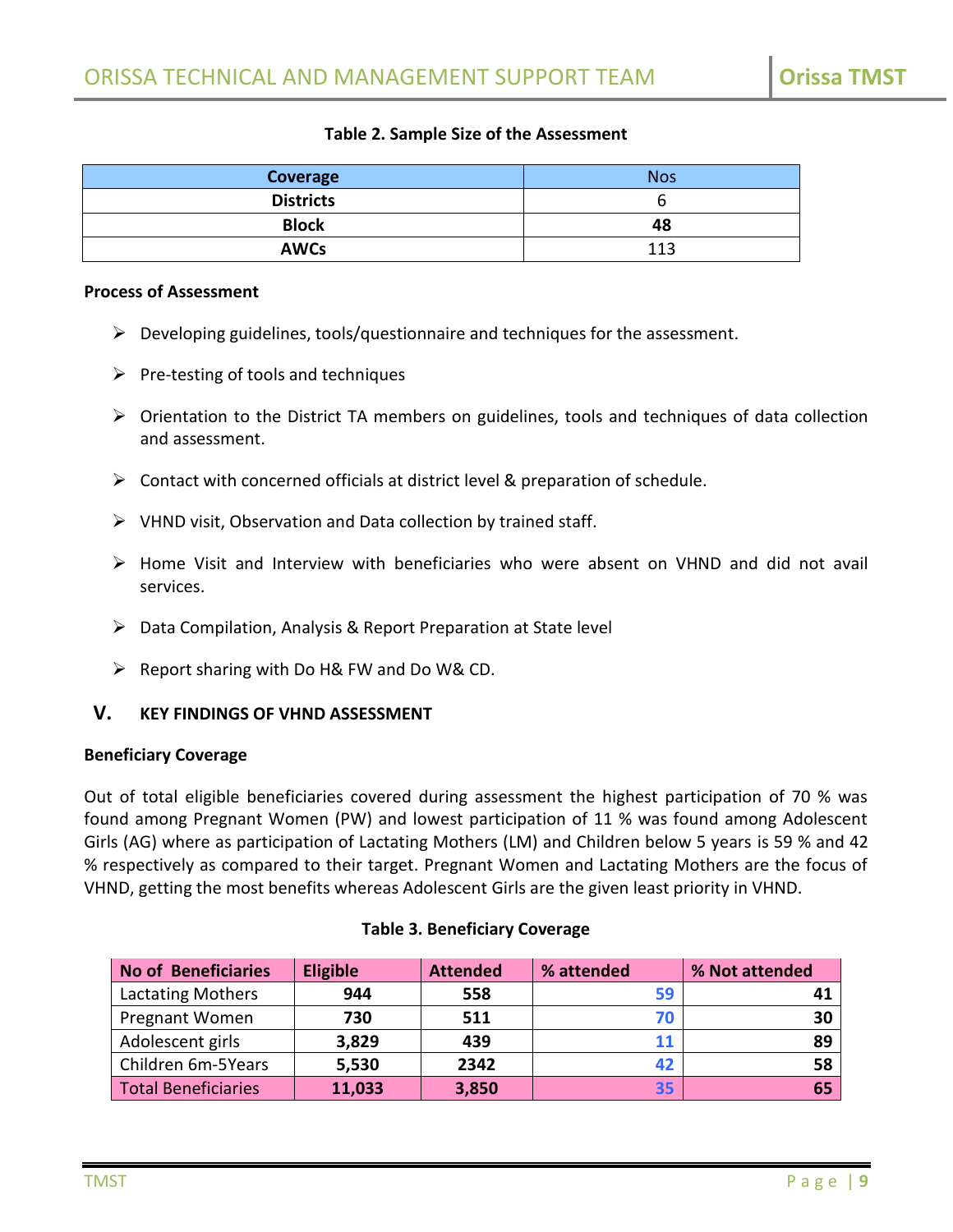Overall the participation of beneficiaries in VHND is 35% which is equal to  $1/3^{rd}$  of the target (11,033). The gap of 65 % is due to inappropriate information and inadequate motivation to the beneficiaries, inadequate community participation from GKS, PRI, SHG and Mothers Group members and preoccupation of beneficiaries in traditional livelihoods. The information on the eligible beneficiaries was derived from the beneficiary registers maintained at the AWCs.



As far as caste wise participation is concerned, highest participation was of the Scheduled Tribe (ST) community (33%) and Schedule caste community (19%) with a total of 52 % participation. The lowest participation was of the General caste community with 5 % persons attending. 43% of the beneficiaries from the OBC community attended the VHND.

# **Service Delivery**

# **1. Ante Natal Care (ANC) to Pregnant Women**

Under ANC services, out of 730 eligible PW, 511 Pregnant Women attended VHND which is 70 % of the eligibility.

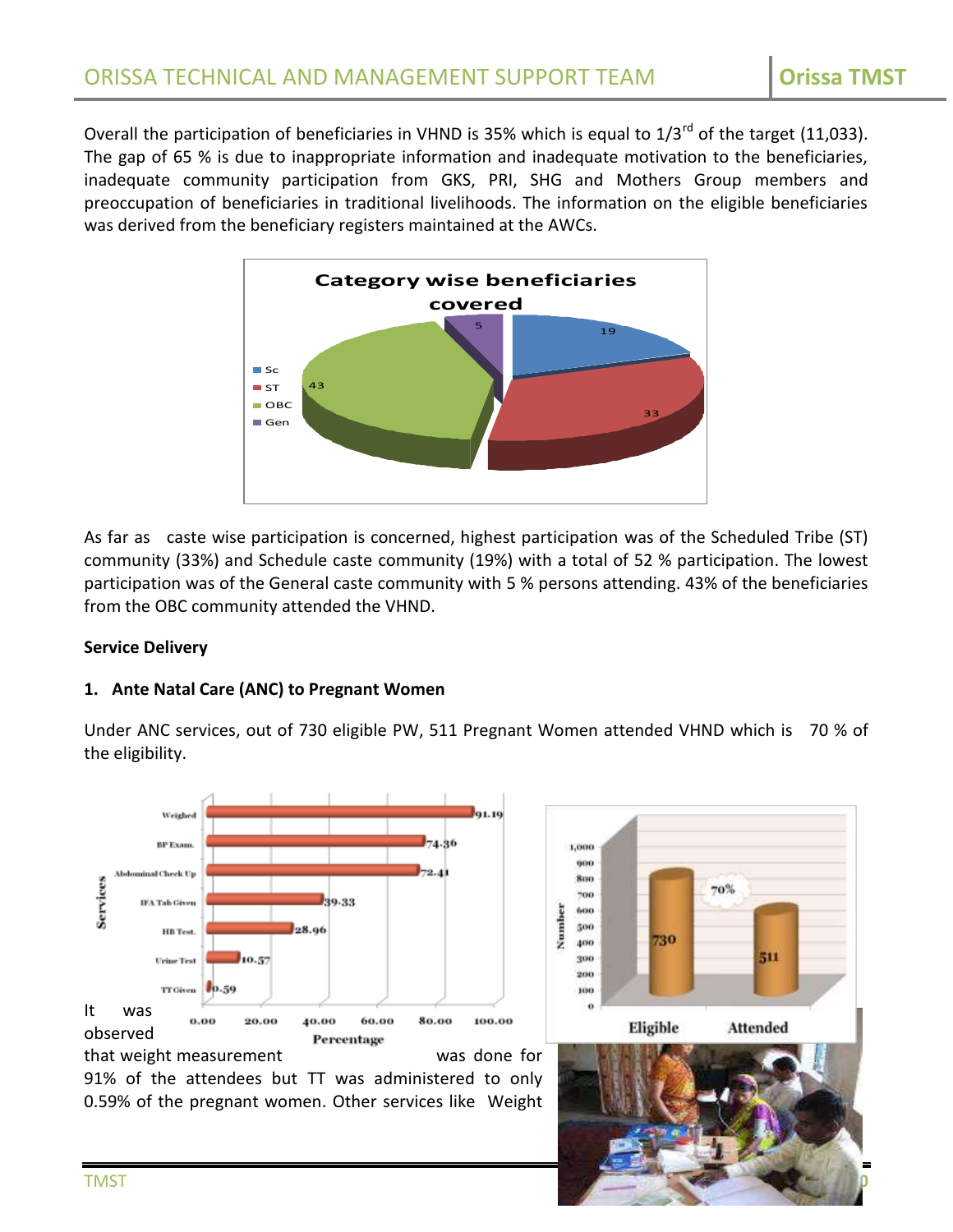measurement, BP examination, and Abdominal Check up were provided to more than 70 % of pregnant women whereas Hemoglobin Test, IFA Tablet distribution, Urine Examination and TT was provided to less than 40 % of the pregnant women.

It is important to mention that there is a gap of 30% in the number of beneficiaries attending VHND as compared to the eligible beneficiaries and services such as TT, Hb, and IFA should be ensured for all attendees in the AWC's.

# **2. Post Natal Care ( PNC) to Lactating Mothers**

As far as PNC is concerned, out of 944 LM, only 558(59 %) attended VHND. Out of the attended women, 15 % received PNC and related counseling services. The gap of  $\frac{1}{2}$   $\frac{700}{400}$   $\frac{350}{400}$   $\frac{944}{400}$   $\frac{944}{400}$   $\frac{944}{400}$   $\frac{944}{400}$   $\frac{944}{400}$   $\frac{944}{400}$   $\frac{944}{400}$   $\frac{944}{400}$   $\frac{944}{400}$  % is due to less focus of the service providers on counseling  $\frac{1}{2}$  see  $\frac{1}{400}$ Breast Feeding, Birth registration and Family Planning. It is observed that the focus of VHND is on ANC services than  $\frac{200}{100}$ services. The no of women getting PNC and counseling comes down to 9 % if it is compared with total eligible target.



It was also observed that there is a lack of thrust on Counseling of PW on Birth Registration (8.7%) and Family Planning (5.7%) in comparison to the other services under PNC. There is a need to improve the quality of services for the PW and there should be more focus on Counseling for them.



# **3. Weight Measurement and Gradation of Children below 5 years**

From the eligible beneficiaries in the AWC, 42 % of children below 5 years attended VHND for weight measurement and gradation. Out of which 72 % have completed weight measurement. After gradation, it was observed that 40 % of children were found in Normal Grade, 21 % in Grade-I, 9 % in Grade-II and 2 % in Grade-III & IV.

If the weighed children are compared with the attended target, 37 nos of children were found in Grade III and IV out of which 31 were referred for Pustikar Diwas. It is pertinent to mention that in most of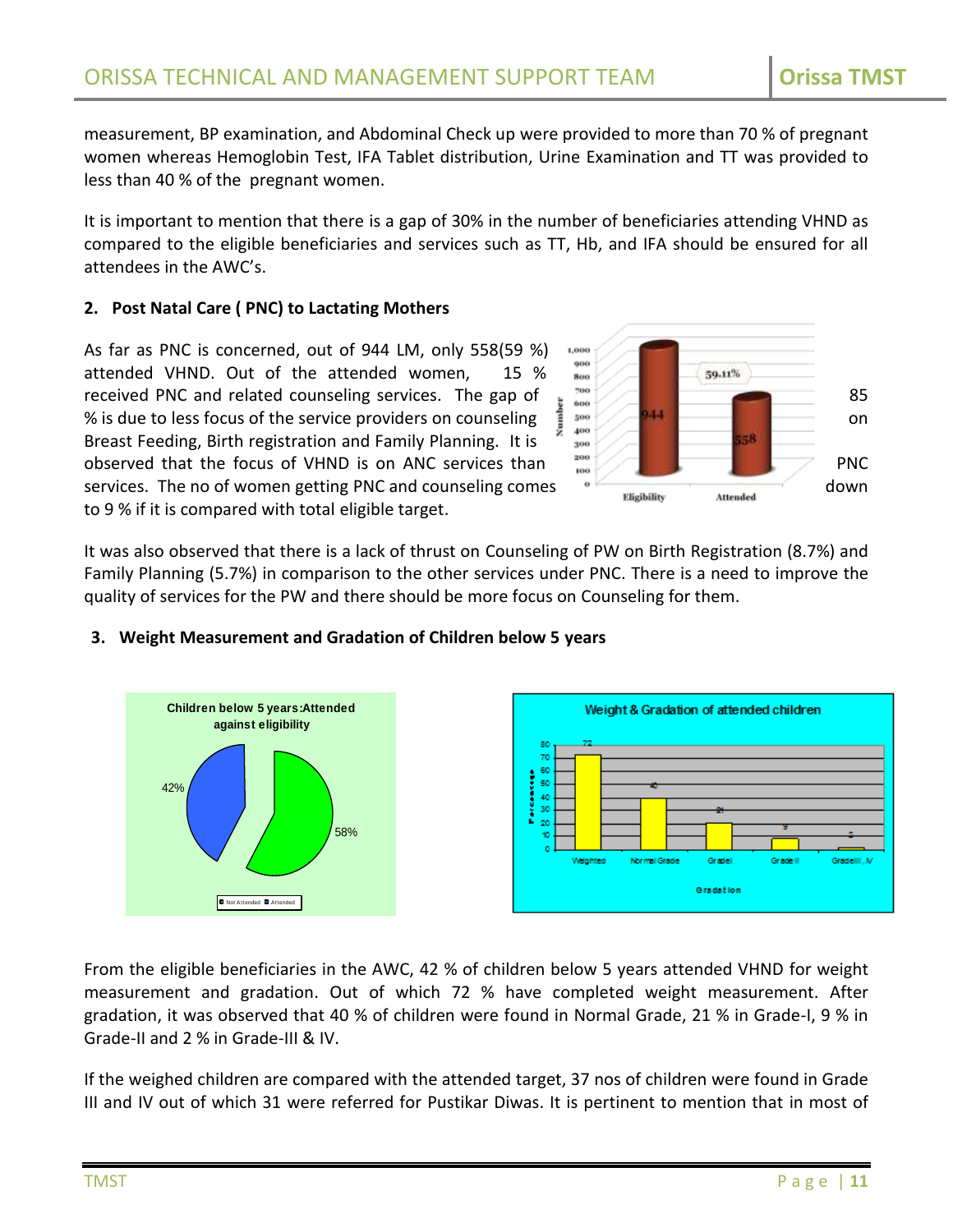the cases, it is found the weight of the children are recorded but not plotted in growth monitoring tool as a result of which growth monitoring and analysis is missing on the spot. The service providers focus on only weighing the children and they give less priority on plotting the data in the growth scale and doing further analysis.





## **4. Service provided to Adolescent Girls**

Out of the total eligibility (3,829), only 11 % Adolescent Girls attended VHND and out of that, 19% adolescent girls received De-worming and IFA tablets respectively. There is a gap in IFA distribution for the adolescent girls. TT was given to 7% of the attendees.

There is a huge gap in terms of the no of beneficiaries attending the VHND against eligibility. They were not intimated properly and also they lacked motivation to attend VHND. Besides the above, it was found that some of the adolescent girls remain absent due to engagement in domestic work or daily labour.

#### **5. Availability of Equipments:**

The study revealed that equipments for service delivery are available in all the 98 centres visited. The equipments are quite essential and play a pivotal role in ensuring service delivery. Equipments like Weighing Machine (Adult & Children), BP Measurement Instrument and Stethoscope are available in more than 80 % of AWCs.

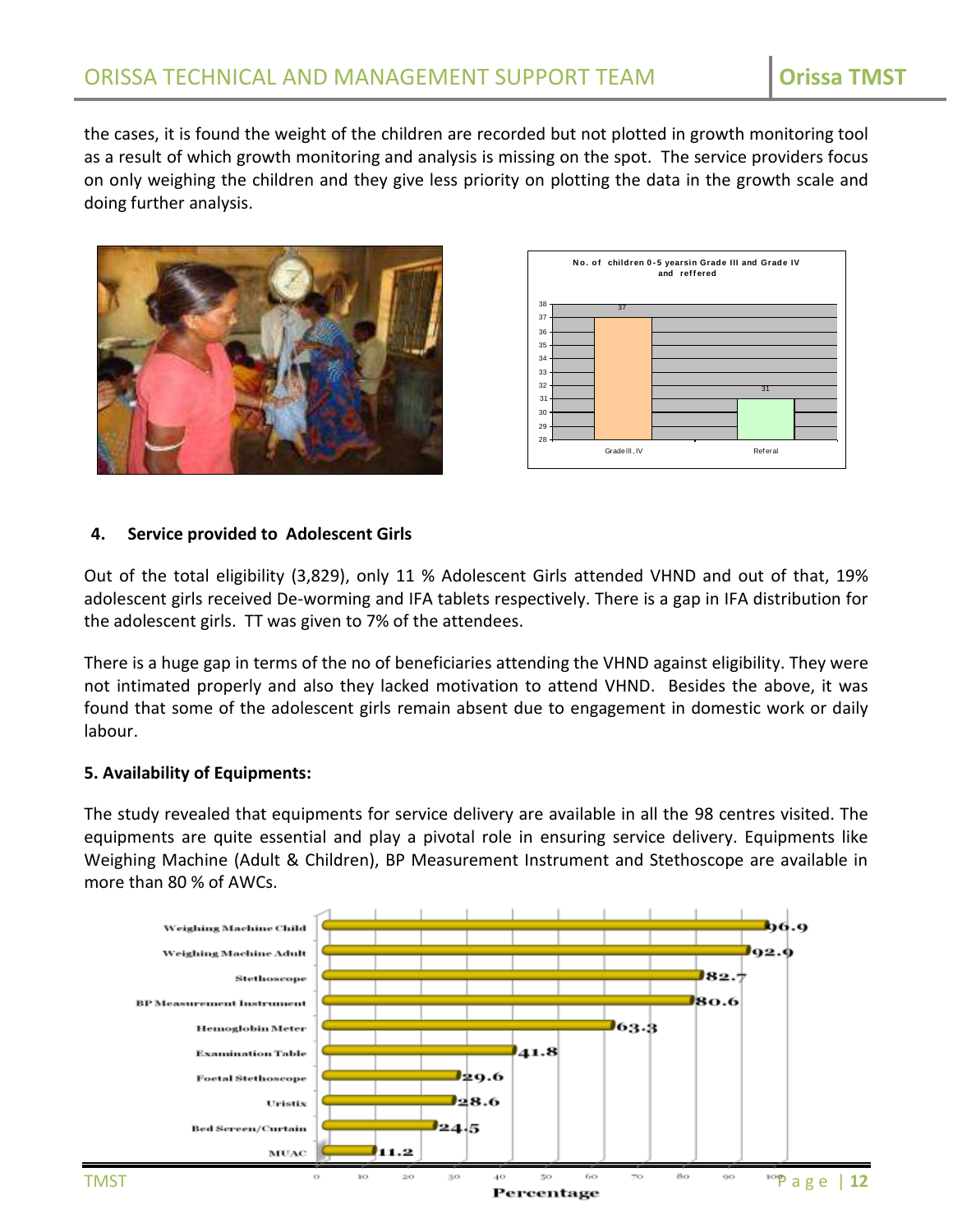It was found that the use of Child and adult Weighing Machine, Stethoscope and Examination Tables is more than 90 % and 80% respectively.

It was also found that MUAC tape; Foetal Stethoscope, Examination Table and Bed Screen/Curtain are available in less than 42 % of AWCs. As Privacy is essential to be maintained during health checkups, it was observed that in most of the AWCs, bed with screen/curtain was not available and abdomen check up is done on the floor without a screen. There is a need to ensure privacy and dignity of women so that women can feel comfortable for abdomen check up.

# **6. NHED Sessions**

|   | <b>Attendance in NHED Session</b> |                                |                                |    |  |
|---|-----------------------------------|--------------------------------|--------------------------------|----|--|
|   | <b>Beneficiary</b>                | <b>Attended</b><br><b>VHND</b> | <b>Attended</b><br><b>NHED</b> | %  |  |
| 1 | AG                                | 434                            | 184                            | 42 |  |
| 2 | PW                                | 511                            | 263                            | 51 |  |
| 3 | LM                                | 558                            | 220                            | 39 |  |
|   | <b>Total</b>                      | 1503                           | 667                            | 44 |  |

Nutrition Health Education and Demonstration sessions are quite essential to have direct interaction with beneficiaries in VHND which help in improving knowledge and behavior of beneficiaries as well as clarifying the misconceptions on health and nutrition issues. During the sessions, different problems of the beneficiaries are discussed and subsequent

counseling support is provided. As far as status is concerned, out of 98 VHNDs, NHED sessions were conducted in 55 VHNDs, which meant only 56% of AWCs were having NHED sessions and in rest AWCs it was not held. Further, out of total beneficiaries attending VHND only 44 % attended the NHED sessions. 56 % have dropped out after receiving individual services and have not attended these sessions.

The major reasons for poor participation are:

- $\triangleright$  The sessions are conducted at the end of VHND in the afternoon.
- $\triangleright$  More importance on lecture method and less on interactive sessions
- $\triangleright$  Less use of IEC materials.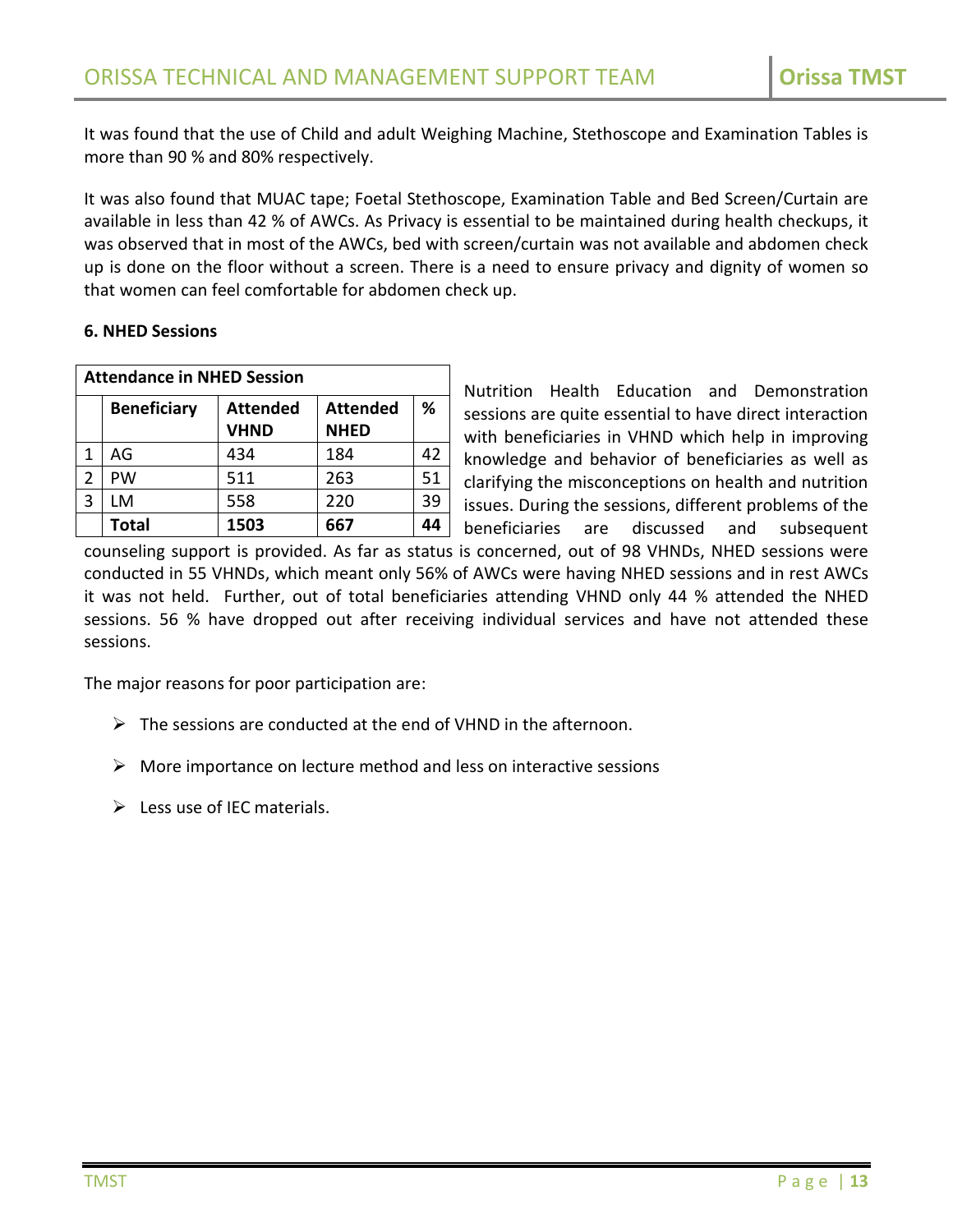

Out of the topics earmarked to be covered monthly, sessions on Heat Wave, Prevention of communicable diseases like TB, Leprosy , Care of Adolescent girls, Age at marriage, Prevention of STI, HIV/AIDS, Prenatal sex selection are to be covered in April 7 May'11 and they have been covered. In addition to the above, certain other topics which were to be covered in the other months were also discussed.

It was observed that NHED sessions are not happening in other VHNDs due to lack of initiative of the service providers. They do not even the follow monthly schedule and the sessions are conducted based on the convenience of service providers. There is a however a need to reorient the service providers on facilitation skills, contents and methodology regarding NHED sessions and encourage them to follow a monthly schedule.

# **7. Home Visit by the Service Providers**

Home visits are conducted by the service providers at the end of the VHND on the same day on a regular basis so that the absent beneficiaries can be provided services at their door step. It was found that out of 98 VHNDs, only in case of 38 VHNDs, the service providers visited the homes of the beneficiaries.

Out of the 38 VHNDs visited by service providers, it was observed that home visits of service providers ranged between 30 to 44 percent with ASHA making maximum home visits followed by AWW. The home visits could not be observed at 60 VHND sites which is around 61% of the total VHND covered.



# **Community Participation**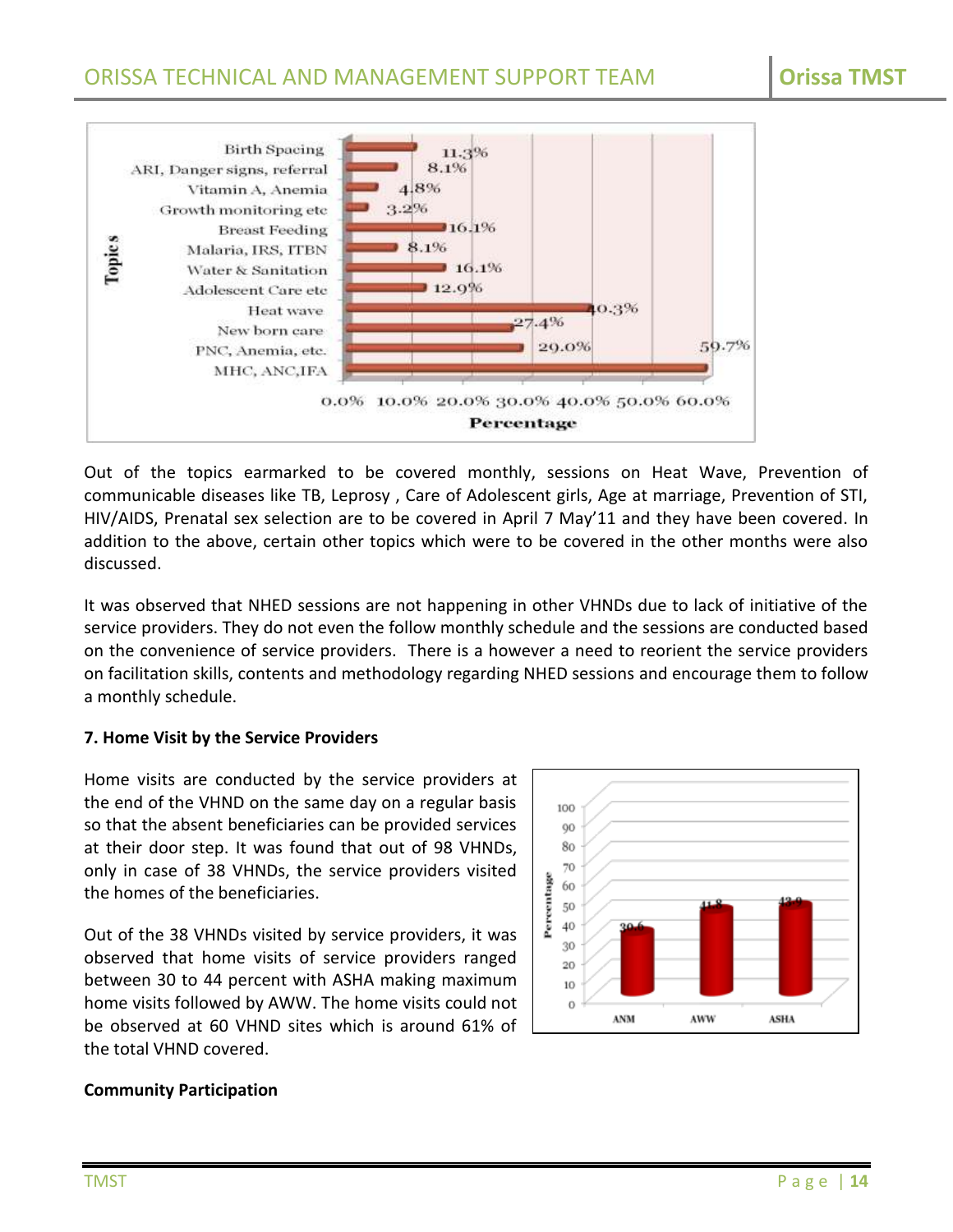

Community participation includes participation from, SHG, Mothers Group and PRI members (Sarapanch and Ward Member). It is a matter of great concern that community participation in VHND is very low. Out of total VHNDs observed, highest participation of 41% is found among SHG members and lowest participation of 1 % is found among the village Sarapanch. Participation of Mothers Group and others is 26 % and 4 % respectively. Serious institutionalized efforts need to be made to improve the participation of community in

#### VHNDs.

# **9. Monitoring and Supervision**

As per the plan LHV, MOIC, AYUSH doctor, BPO, BEE, LS, CDPO, DSWO, CDMO and DPM are supposed to make supervisory visits to AWCs on VHND. It was observed that adequate supervisory visits were not made resulting poor delivery of services at AWCs. The supervisory staffs operating at the Block Level viz. LHV/MPHS, BPO, MOIC, CDPO, LS, etc. were present in only 2% to 8% of VHNDs observed by the team. Low attendance of supervisory staff indicates lack of monitoring and supervision done in majority of VHNDs held at the AWC. If monitoring and supervision can be regularized, then VHND can be organized more effectively.

| <b>Service providers attended VHND</b> |                 |     |  |  |
|----------------------------------------|-----------------|-----|--|--|
| <b>Service Providers</b>               | <b>Attended</b> | N % |  |  |
| MPHS/LHV                               | 8               | 8.2 |  |  |
| <b>MOIC</b>                            | $\mathbf 1$     | 1.0 |  |  |
| <b>AYUSH</b>                           | $\overline{2}$  | 2.0 |  |  |
| <b>BPO</b>                             | 5               | 5.1 |  |  |
| <b>BEE</b>                             | 2               | 2.0 |  |  |
| LS                                     | 5               | 5.1 |  |  |
|                                        | $\mathcal{P}$   | 2.0 |  |  |

# **COMPARATIVE STATUS OF VHND IN OTHER NEIGHBORING STATES:**

Along with the field observation, a detailed study of national and other state's VHND guidelines and other published reports on VHND was carried out to understand the objective and different practices adopted by other neighboring states like West Bengal, Jharkhand, and Bihar.

A brief comparative analysis of different guidelines is also incorporated. The table contains the salient features and interpretation of VHND guidelines of India, Odisha, West Bengal, Bihar and Jharkhand.

# **Table 4. Comparison of VHND scenario**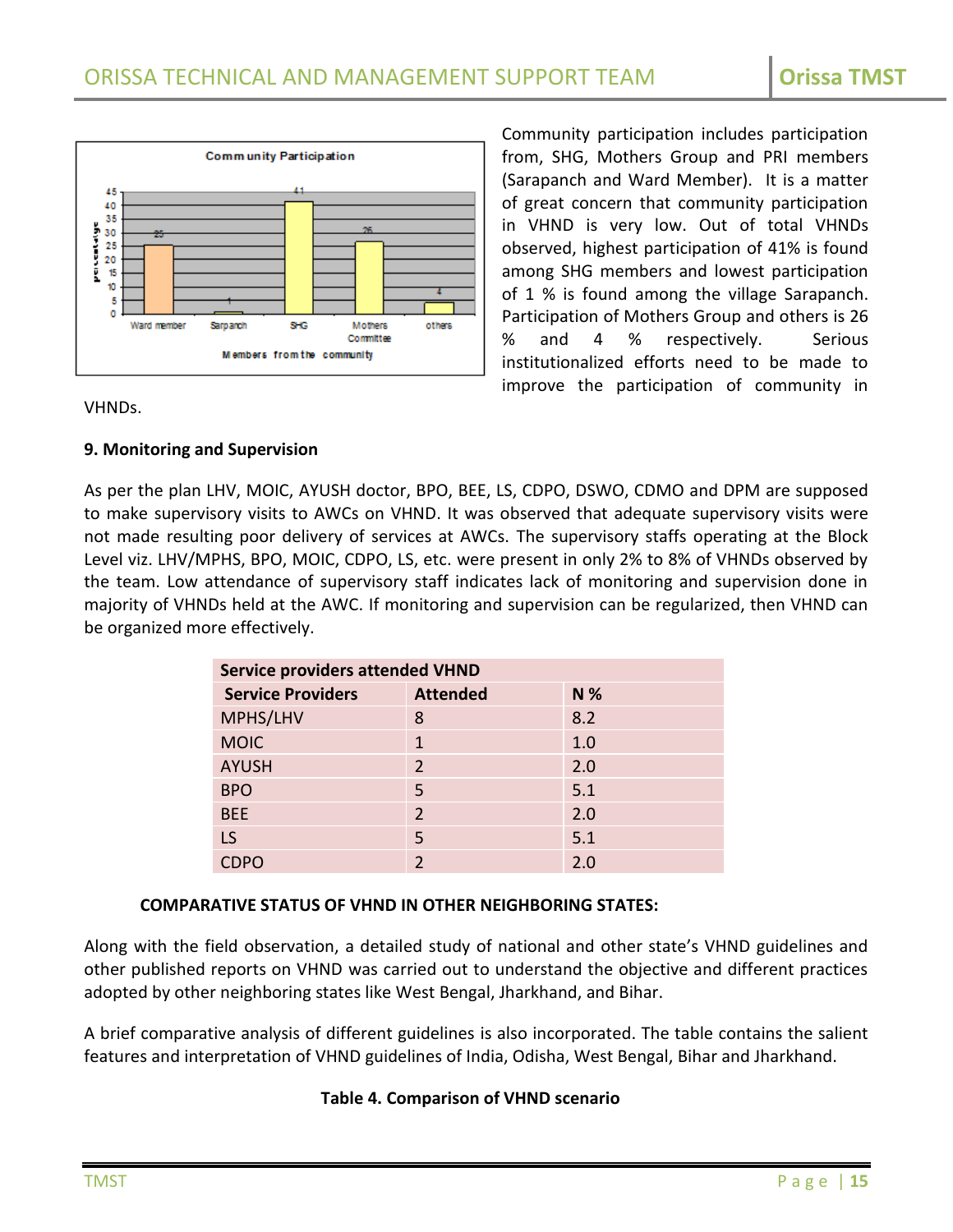| India<br>and       | <b>Salient Features</b>                                                                                                                                                                                                                                                                                                                                                                                                                                                                                                                                                                                                                                                |
|--------------------|------------------------------------------------------------------------------------------------------------------------------------------------------------------------------------------------------------------------------------------------------------------------------------------------------------------------------------------------------------------------------------------------------------------------------------------------------------------------------------------------------------------------------------------------------------------------------------------------------------------------------------------------------------------------|
| other States       |                                                                                                                                                                                                                                                                                                                                                                                                                                                                                                                                                                                                                                                                        |
| India              | The VHND is to be organized once every month (preferably on Wednesdays<br>and for those villages that have been left out, on any other day of the same<br>month) $1$ at the AWC in the village.<br>Adolescent girls are not incorporated as beneficiary of VHND<br>$\qquad \qquad -$<br>All eligible children below one year are to be given vaccines against six<br>Vaccine-preventable diseases. All dropout children who do not receive<br>vaccines as per the scheduled doses are to be vaccinated.<br>Vitamin A solution is to be administered, to children.<br>—<br>Pay special attention to the SC, ST, minorities, and the weaker sections of<br>—<br>society. |
| Orissa             | The program would be organized once a month in every Anganwadi Centre<br>—<br>on a fixed day basis (either Tuesday or Friday)<br>Basic information about VHND (the probable dates in the year, type of<br>services, type of clients etc) will be prominently displayed in each AWC in<br>the form of fixed Display Boards.<br>AWW / ASHA will accompany the referred SAM children (Grade III and IV<br>—<br>children along with the children of gr. II with clinical complications) to<br>Pustikar Divas, another unique program of Orissa <sup>2</sup> .                                                                                                              |
| <b>West Bengal</b> | All immunization sessions are considered as VHND in West Bengal<br>—<br>"Second ANMs" are present on the VHND sites in West Bengal to assist the<br>$\qquad \qquad -$<br><b>ANMs</b><br>Issues like "balanced diet including diet during adolescence, pregnancy and<br>lactation period" are discussed in the VHND<br>ASHA worker gets incentive on the basis of individual tracking and<br>$\qquad \qquad -$<br>completion of services availed. ASHA gets Rs. 2 per mother and Rs. 2 per<br>child for mobilizing them to VHNDs out of VHND fund under NRHM. <sup>3</sup>                                                                                              |
| <b>Bihar</b>       | VHND is also known as Village Health Nutrition and Sanitation Day (VHSND)<br>Immunization and VHSND happen on the same day<br>Guidelines clearly mention the time periods in which the tasks are to be<br>performed, focused counseling which includes- which topic would be<br>discussed by whom and separate topics for separate beneficiaries and the<br>duty of providing instruments which has been equally divided among the<br>various departments <sup>4</sup><br>A teacher and a doctor play an important role in VHSND                                                                                                                                       |

<sup>1</sup> Source: National Guidelines for AWWs/ASHAs/ANMs/PRIs by MOH&FW

<sup>&</sup>lt;sup>2</sup> Source: Orissa Village Health & Nutrition Day Operational guidelines by Hon. Minister of H & FW on 12.02.2009<br><sup>3</sup> Source: Guidelines for implementing VHND by Department of health and family welfare, West Bengal on Feb

<sup>4</sup> Source: Guidelines for VHND, Bihar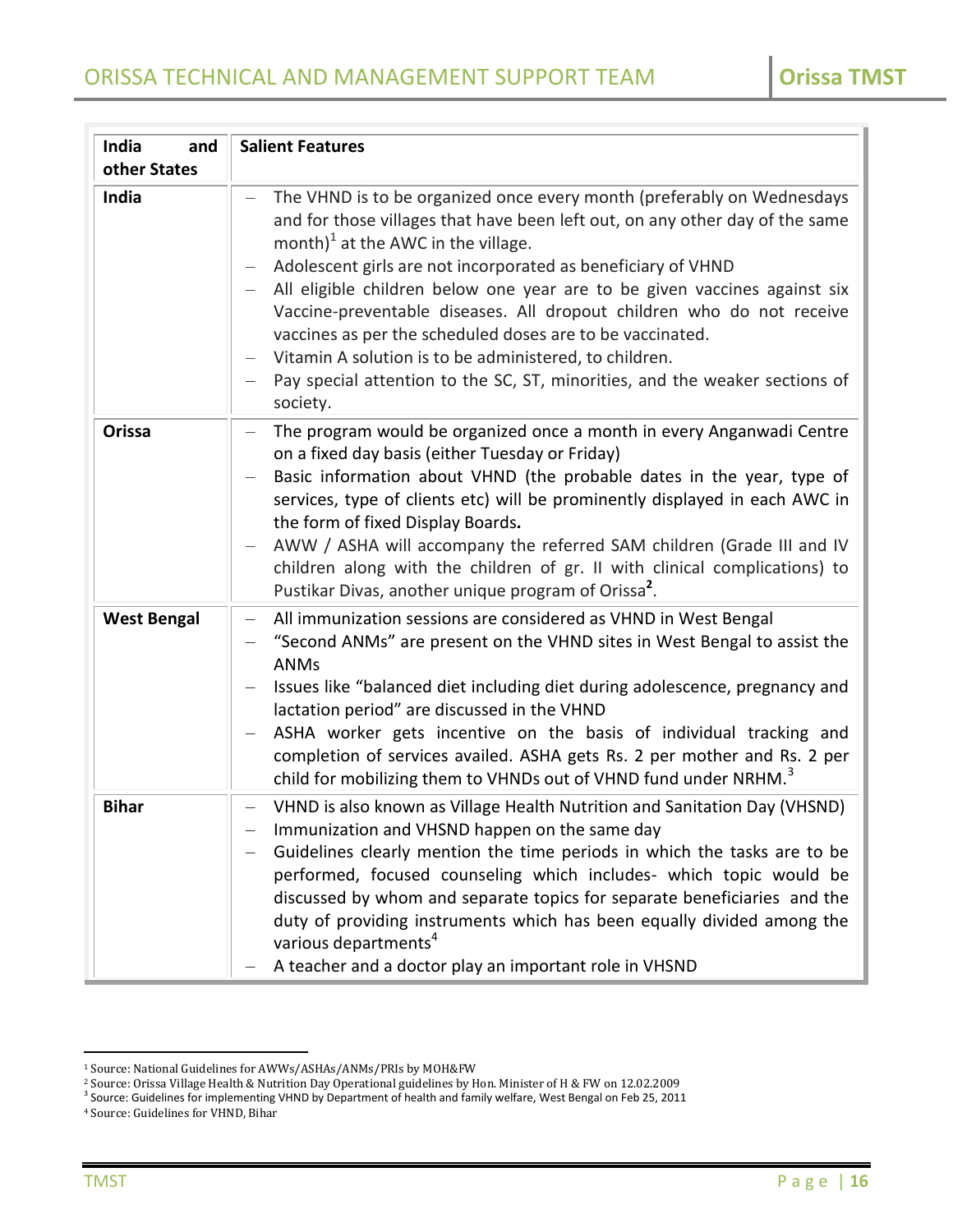| India<br>and<br>other States | <b>Salient Features</b>                                                                                                                                                                                 |
|------------------------------|---------------------------------------------------------------------------------------------------------------------------------------------------------------------------------------------------------|
| <b>Jharkhand</b>             | - The session happens on Thursdays and Saturdays with focus on vaccination<br>- Safe delivery kit to be given to Pregnant women <sup>5</sup><br>- Adolescent girls are considered as target beneficiary |

#### <span id="page-16-0"></span>**VI. PROPOSED QUALITY INDICATORS**

Based on the field observations and desk review done, it has become imperative to propose changes in existing guidelines of VHND to make it more effective at grass root level. Certain Indicators particularly in the areas of ANC, Weighing of children and NHED sessions have been proposed for improvement of the quality of the services and also for increased coverage of the beneficiaries. Other than modification in service package indicators, three recommendations are also proposed for quality enhancement.

#### **Changes proposed in Indicators related to VHND Services**

Based on the VHND Assessment, the quality indicators are proposed on the following services:

#### **a) Ante Natal Checkup (ANC)**

In the present Mamta Diwas guidelines, time period for registration of pregnant women is not mentioned. The focus of ANC is mostly on clinical part viz. BP, HB, Urine test, IFA distribution and abdominal checkup. Counseling of ANC cases is certainly a neglected part.

As per the assessment, heights of pregnant women are not measured. Compliance is not being checked for consumption of IFA tablets for pregnant women. Individual case record and continuous tracking of height, weight, Hb level, BP, sugar and albumin level of pregnant women are not properly maintained or reported by ANM.

#### **Current ANC Services as per existing guideline**

- Registration of Pregnant Women
- Quality ANC
	- $\triangleright$  Weighing on spot
	- $\triangleright$  BP check up
	- $\triangleright$  Hb testing
	- $\triangleright$  Urine examination
	- $\triangleright$  Abdominal check up
	- $\triangleright$  IFA distribution

<sup>5</sup> Source: Operational guideline of VHND in Jharkhand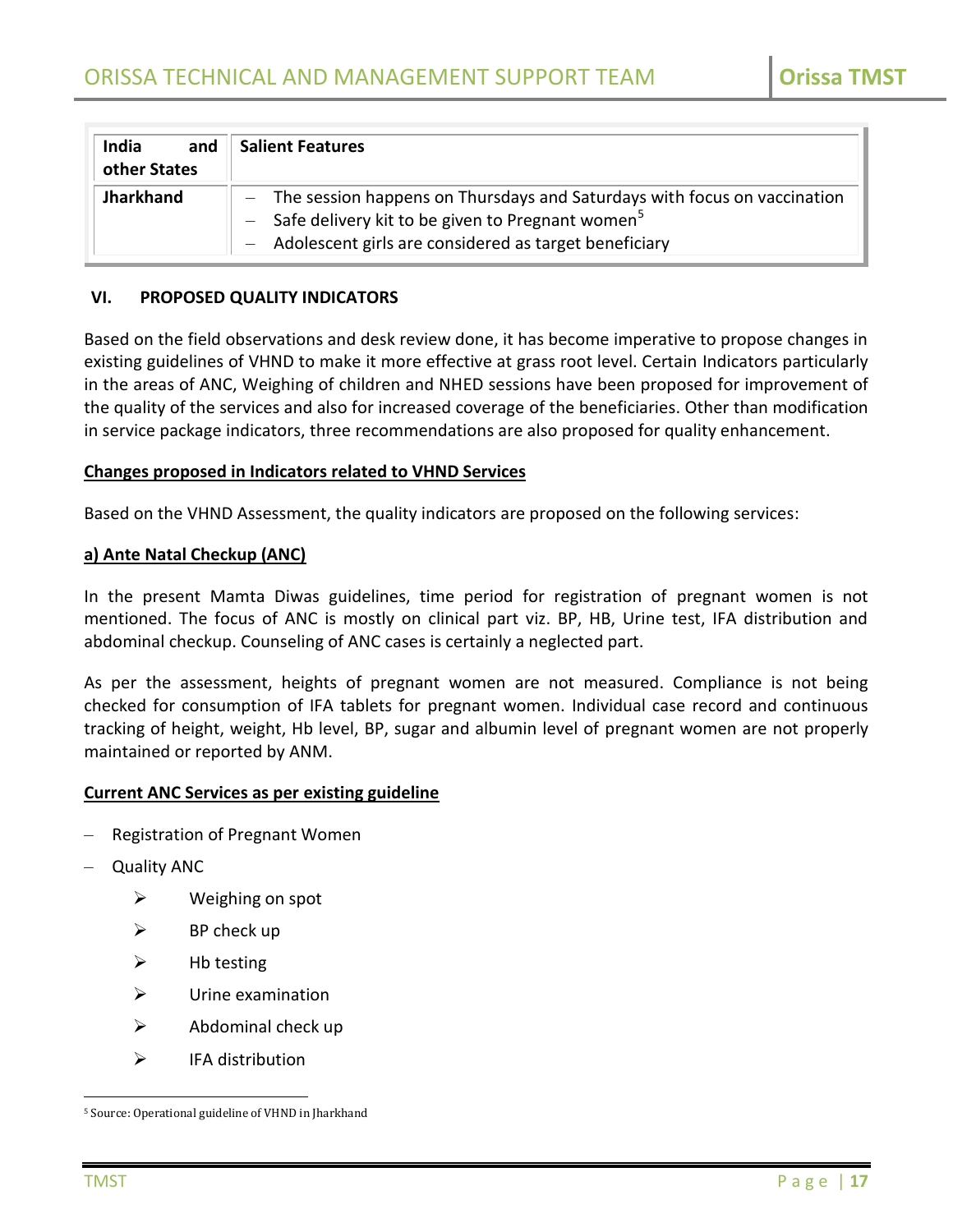# $\triangleright$  T.T services

## **Proposed Indicators:**

Based on above field data and field experience at AWC level, following recommendations are proposed for inclusion in VHND guideline:

- *Height should be measured* at the time of Registration of pregnant women.
- *Ensuring Early and 100 percent Registration by ASHA & AWW* enabling pregnant women to get first ANC in the first trimester
- Quality ANC with monthly tracking of consumption of *+90 IFA tablets*
- *Counseling on Danger Signs;* rest and diet during pregnancy; birth planning; early initiation of Breast Feeding

## **b) Weighing and Plotting of Children of 0 to 5 years**

Field data analysis indicates that out of the total children present during VHND, 72% were weighed. It will further come down to 31% if total eligible children are taken as the denominator. In the current scenario, it is observed that there is no deliberate attempt by service providers to improve the attendance of beneficiaries in 0-5 years' category.

However, it is also a concern that if all eligible children in 0-5 yrs attended VHND session, then the AWC becomes over crowed and it will be difficult to provide quality and complete health services for all. In this regard, it can be proposed that the children aged between 0- 3 yrs should attend VHND session

| <b>Children Population (0-5 YEARS)</b> |       |              |              |  |
|----------------------------------------|-------|--------------|--------------|--|
| <b>Eligible</b>                        | 5,530 | $%$ (N=2342) | $%$ (N=5530) |  |
| <b>Attend</b>                          | 2,342 | 42           |              |  |
| Weighed                                | 1,696 | 72           | 31           |  |
| <b>Normal</b><br>Grade                 | 940   | 40           | 17           |  |
| Grade I                                | 502   | 21           | 9            |  |
| <b>Grade II</b>                        | 217   | 9            | 4            |  |
| Grade<br>Ш<br>& IV                     | 37    | 2            | 1            |  |

and weighing of 3-5 yrs children should be done on another day to ensure quality services as well as reduce the burden of service providers.

# **As per the current guidelines, the services provisioned for 0-5 yr children during VHND are:**

- $\triangleright$  Growth monitoring (weighing of Children and plotting), MUAC
- Counseling of parents for growth promotion through MAA O SISHU SURAKHYA CARD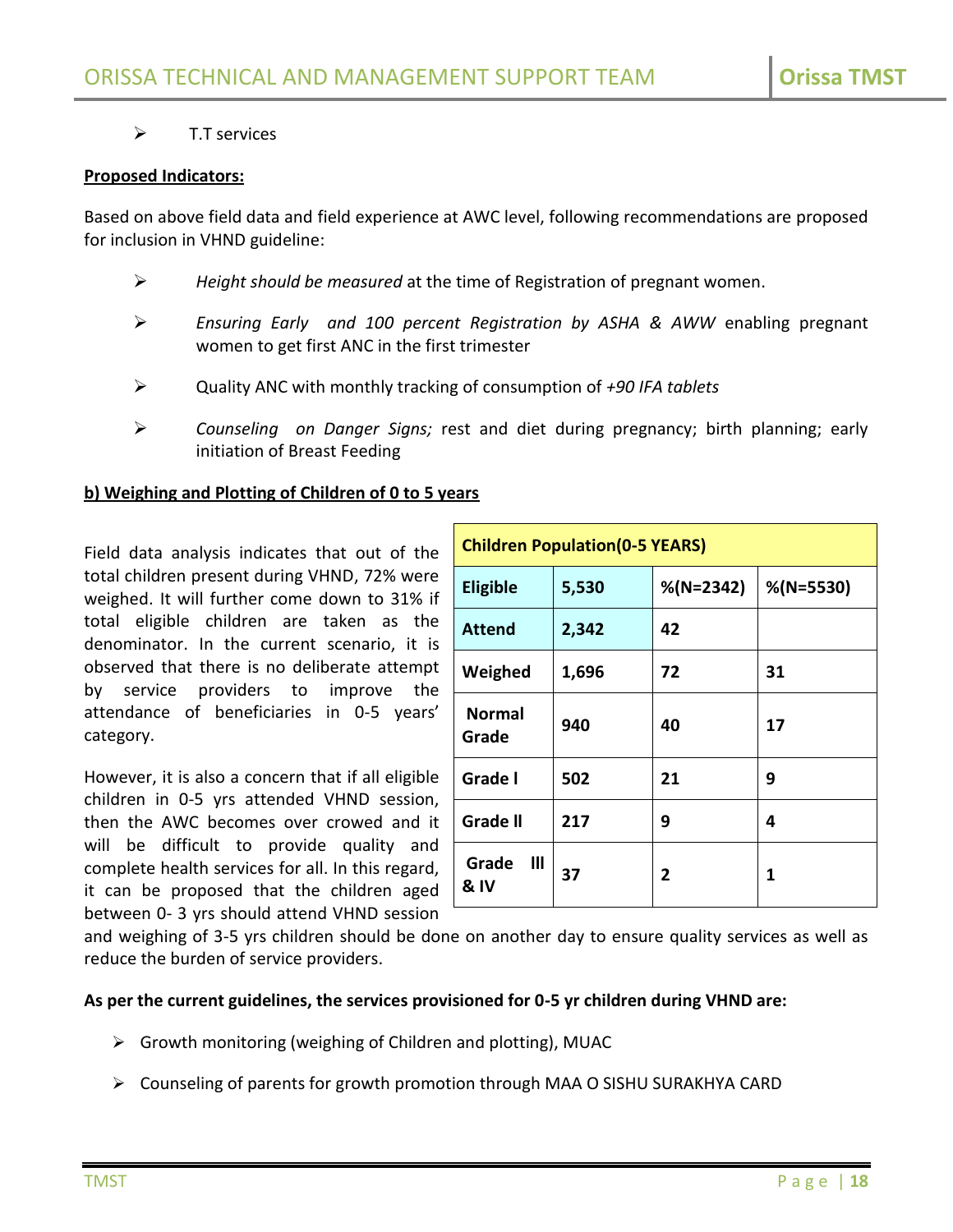- $\triangleright$  Cooking and preparation of food for children 6-12 months, using locally available food ingredients
- $\triangleright$  IFA supplementation of children (six months to two years: liquid IFA)

Considering high child malnutrition rate of Orissa, it is important that all eligible children in 0-3 yrs should attend the VHND and avail required health and nutrition services. The state should made provision for weight measurement of all the children, assessment of their malnutrition level and then referral of the severely malnourished children to Prustikar Diwas during VHND. Keeping this in mind, the assessment team has proposed the following indicators for consideration.

## **Proposed Indicators for Weighing and Plotting of Children under 5:**

- *Weighing and plotting of children in 0-3 yrs on VHND* instead of 0-5 yrs
- *Separate day to be fixed for weighing of 3-5 years children*
- $\triangleright$  Informing mothers about overall growth of their children by AWW and ANM
- *Identification and referral of severely malnourished ( Grade III and IV) children and moderate malnourished ( Grade II) children with complications*
- *Follow-up of last month's referred children*
- *Counseling of mothers on Child feeding practices during and after illness*

# **c) Nutrition and Health Education and Demonstration**

NHED is a crosscutting issue needed for all categories of beneficiaries. This is a most neglected service indicator observed across the districts. Findings say that out of the total PW attending VHND, only 51% attended NHED session while the percentage is poorer for lactating mothers (only 39%). It implies that the session is of least importance to service providers as well as to the beneficiaries. Participation of Mothers having infants of 6 months to 5 years children in NHED is not being recorded.

In current guideline, the Calendar of Health Topics is given month-wise for conducting NHED sessions. To make the NHED sessions more relevant and interactive, the following indicators have been proposed.

# **Proposed Indicators for NHED Session:**

- *Health and nutrition topics related to pregnant and lactating mothers and 0-3 yrs child to be discussed every month* along with specified topics
- *Use of relevant IEC/BCC materials*
- $\triangleright$  Incorporate topics focusing nutrition such as
- $\triangleright$  Balanced diet for Pregnant/lactating mothers
- $\triangleright$  Child feeding practices during and after illness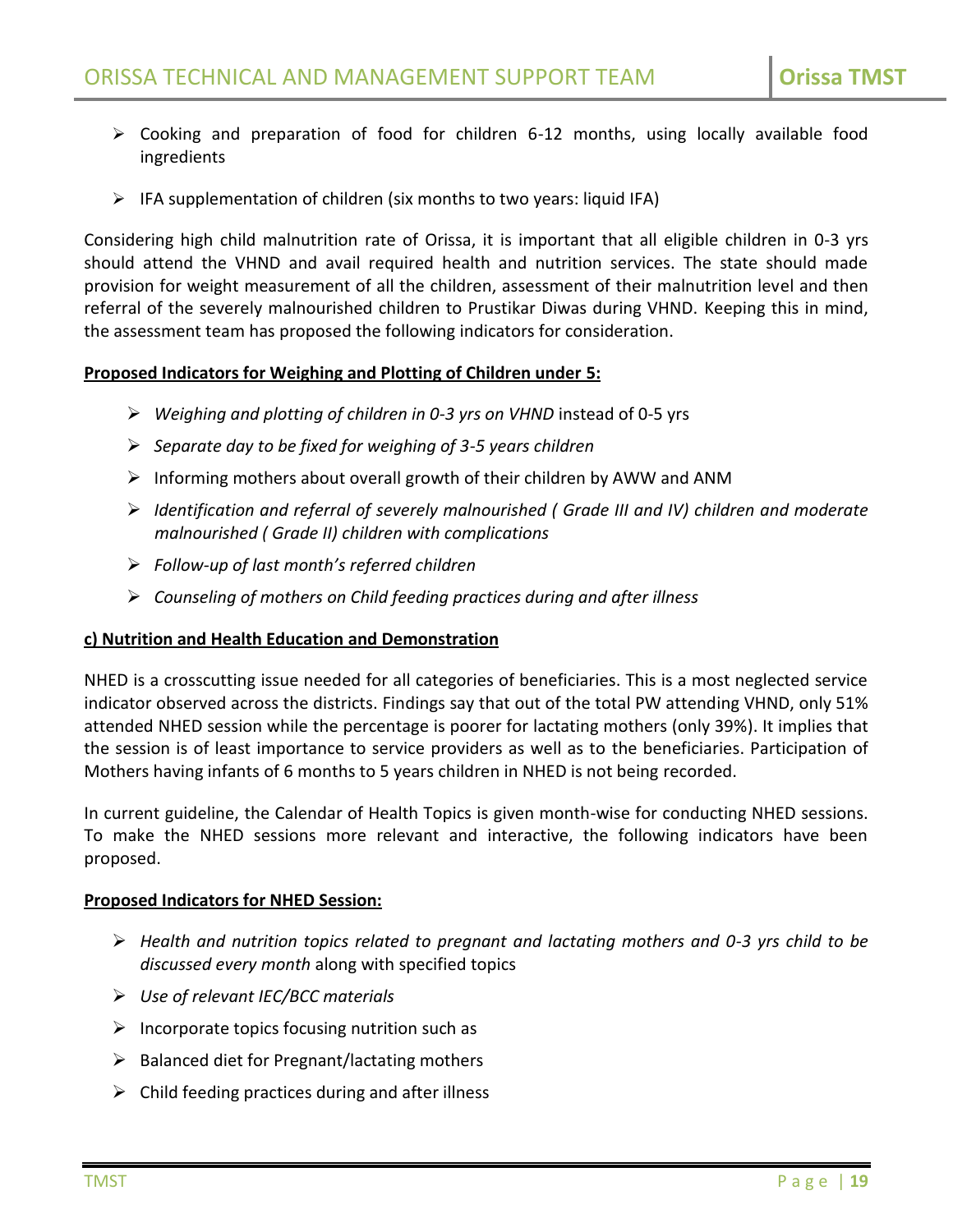$\triangleright$  Early initiation of breast feeding to Pregnant women during last trimester

## **Other recommendations**

## **1. Exclusion of Adolescent Girls from VHND coverage**

The participation of adolescent girls at VHND is about 11% and perhaps least focused by service providers. The reasons for non-attendance vary from overlapping of school timings with VHND to lack of motivation and poor understanding about the services.

An observation that came out strongly was that the VHNDs are conducted in conditions where time and space is a constraint and the primary focus is on the pregnant and lactating mothers. It was felt that the quality services for adolescents cannot be delivered on the same day. The national guideline on VHND has not included adolescents as one of the beneficiaries.

Other options to ensure the increased coverage of the Adolescents may be explored such as replication of the SABALA scheme in other districts, providing services to the Adolescents on a separate day of the week in the AWCs and through the School Health Programs. So in this regard, it is proposed that the Adolescents should be taken out of VHND coverage and to be dealt separately.

## **2. Organizing Mamata Diwas (VHND) and Fixed Immunization Day (FID) on the same day**

- Field assessment shows that participation of beneficiaries is 35%. Participation of Pregnant women in VHND is 70% but the parents of children need to give priority to the services to be availed for their children which is at 42%. Nursing mothers' participation is not more than 59%.
- Another reason of low participation of beneficiaries is directly related to their limited livelihood options. Frequent visits to the service delivery point affect their income.
- National VHND guideline recommends immunization must be done along with VHND. The states of Bihar, Jharkhand and West Bengal, Chhattisgarh, MP, Rajasthan (known as MCHN day)and Gujarat are focusing vaccination on the same day of VHND. These states are providing all the required services in Single point Single Day approach<sup>6</sup>.
- From the observation and experience at micro level, it can be said that workload of service providers is low on FID and it takes 1 hour to provide services. Ground level experience is also similar for that of VHND as in many places, VHND is completed within 2 hrs. Hence vaccination can be managed along with VHND services.

Focused and incentive based vaccination on VHND yield better coverage of services and has increased the RCH indicators in Bihar<sup>7</sup>.

<sup>&</sup>lt;sup>6</sup> Source: National VHND guideline and State VHND guideline of West Bengal, Jharkhand, Rajasthan and Gujarat

<sup>7</sup> *From the Departments of Health Management, School of Public Health, PGIMER, Chandigarh; \*International Clinical Epidemiology Network (INCLEN), New Delhi; (Immunization), †UNICEF Office, New Delhi; \$Bihar State UNICEF Office, and Government of Bihar, Patna.*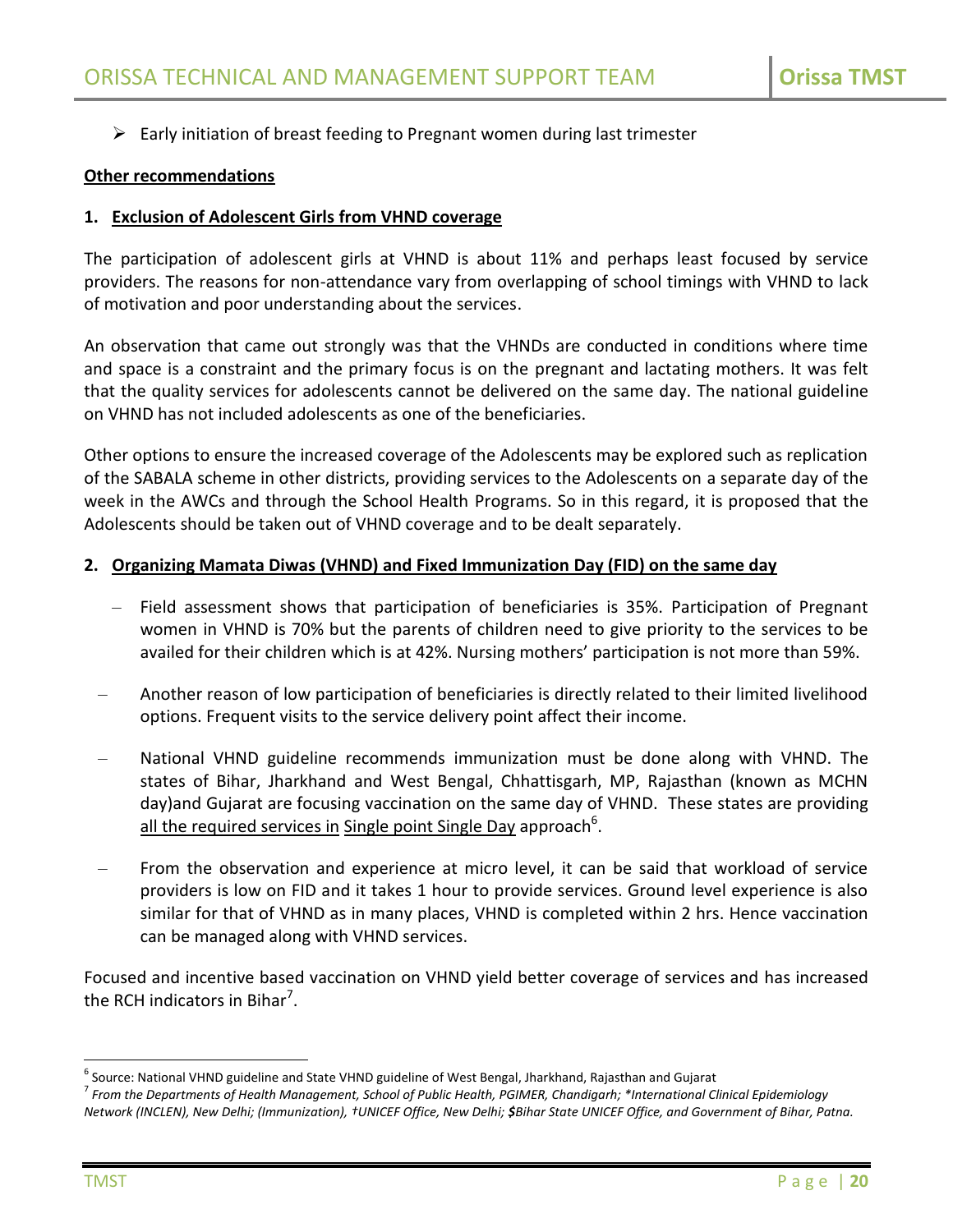- The proportion of fully immunized 12-23 month old children in Bihar has increased significantly from 19% in 2005 to 49% in 2009.
- The coverage of BCG also increased significantly from 52.8% to 82.3%, DPT-3 from 36.5 to 59.3%, OPV-3 from 27.1% to 61.6% and measles from 28.4 to 58.2%.
- In comparison to other states, the coverage of fully immunized children increased significantly from 16 to 26% in Bihar

# **3. Incentive for AWW and ASHA should be Output Based**

#### **Table 8: Category wise Left out Beneficiaries**

| SI.<br>No.   | <b>Beneficiary</b><br>Category | Eligible | <b>Absent</b><br>(No.) | <b>Absent</b><br>(%) |
|--------------|--------------------------------|----------|------------------------|----------------------|
| 1            | PW                             | 730      | 219                    | 30                   |
| 2            | LM                             | 944      | 386                    | 41                   |
| 3            | AG                             | 3829     | 3395                   | 89                   |
| 4            | Children                       | 5530     | 3188                   | 58                   |
| <b>Total</b> |                                | 11033    | 7188                   | 65                   |

Field findings reveal that there is a huge gap of 65% dropped out target beneficiaries. This gap is as high as nearly 58% for children to be weighed and graded. Still 30% of pregnant women and 41% lactating mothers are not attending VHND.

Many AWW and ASHA inform target beneficiaries on the same day of VHND. They are not putting any extra effort to motivate the beneficiaries to attend the event.

It is evident that ASHA / AWW are

not sensitizing the beneficiaries about VHND as 15% are unaware about VHND and 30% could not attend because they did not have information.

| Table 9: Reasons given by Beneficiaries for not attending VHND $^8$ |  |
|---------------------------------------------------------------------|--|
|---------------------------------------------------------------------|--|

| Reasons for non attendance                       | ℅     |
|--------------------------------------------------|-------|
| Domestic/Economic Engagement                     | 42.5% |
| Lack of knowledge about VHND                     | 15.0% |
| No separate place for AWC/Unsuitable location of | 7.5%  |

<sup>8</sup> VHND Presentation on 10/2/2011 .N=146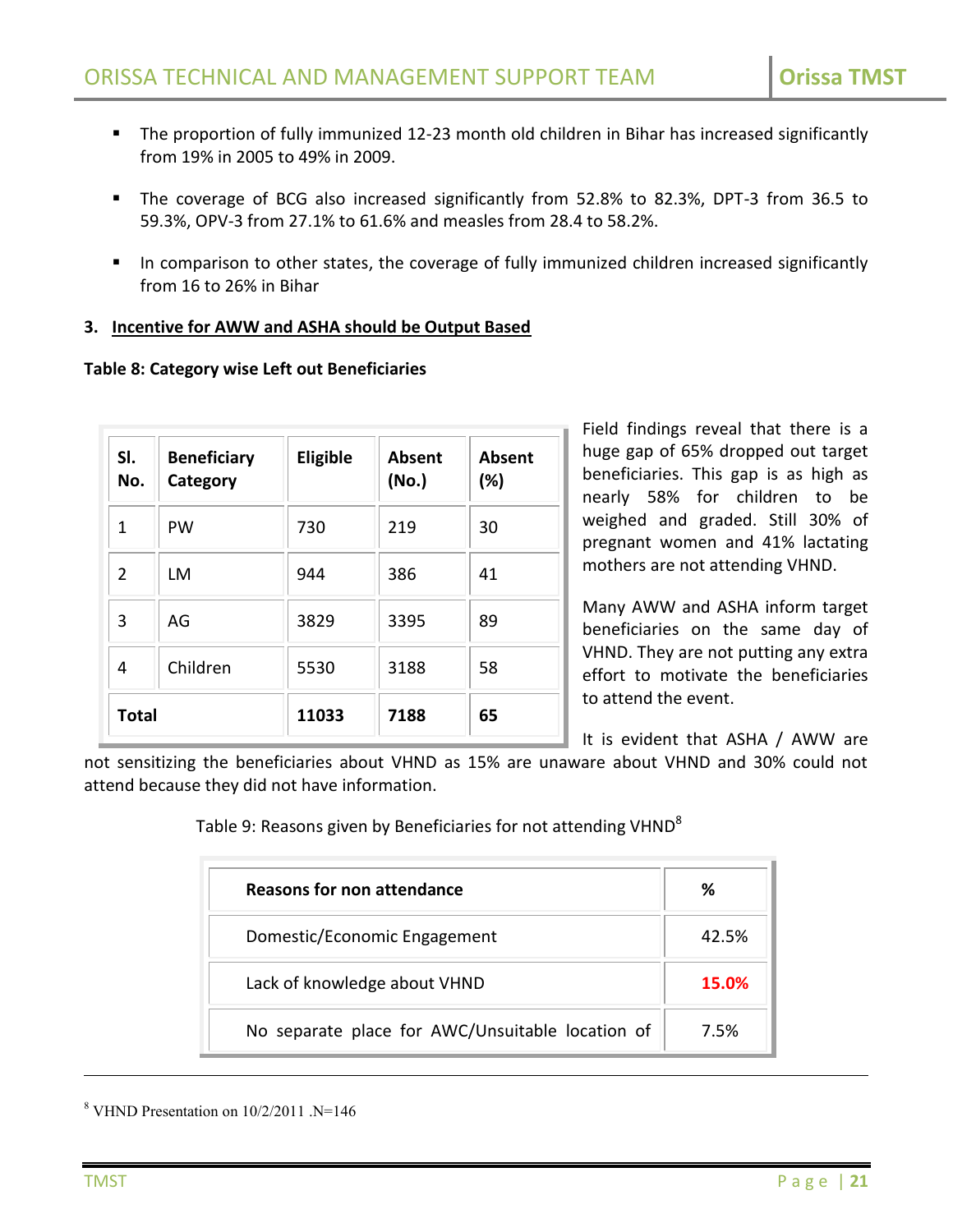| Reasons for non attendance                                      | ℅     |
|-----------------------------------------------------------------|-------|
| AWC.                                                            |       |
| Long distance from the house                                    | 5.0%  |
| No prior information / Lack of information about<br><b>VHND</b> | 30.0% |
| Not regularly staying in the village/Migration                  | 5.0%  |

In previous scenario one of the motivations of attending VHND was distribution of THR. New innovative ways to be initiated by AWW and ASHA at village level to mobilize more beneficiaries is needed now.

West Bengal initiated individual beneficiary based incentive for ASHA workers to ensure participation and service completion of targeted beneficiaries on VHND cum Immunization day<sup>9</sup>.



# *Recommendation:*

*In Odisha, ASHA and AWW are now getting incentive (Rs. 100 and 50 for RCH focused and non focused districts respectively) for mobilizing beneficiaries and organizing Mamata Diwas. However, the incentive could be distributed on the actual basis of each individual beneficiary participating and availing complete services per month.*

#### **Proposed Monitoring Mechanism:**

- $\checkmark$  Supervisory visit to ensure proper weighing and plotting on the spot.
- *Agenda based sector meeting focusing on the progress of weighing of 0-3/3-5 years children*
- *Ensure Follow up of referral children by supervisory visit*
- *Assessment of quality services through concurrent monitoring*

# <span id="page-21-0"></span>**VII. DISCUSSION WITH GOVT. COUNTERPARTS**

The observation and review results along with the Quality Indicators have been shared with the Health and ICDS counterparts at appropriate level. Two rounds of presentations were held with Women and Child department in Feb and June this year. The findings were discussed and major suggestions came

 $\overline{a}$ <sup>9</sup> Implementation guideline of VHND from NRHM mission director of West Bengal on Feb 25, 2011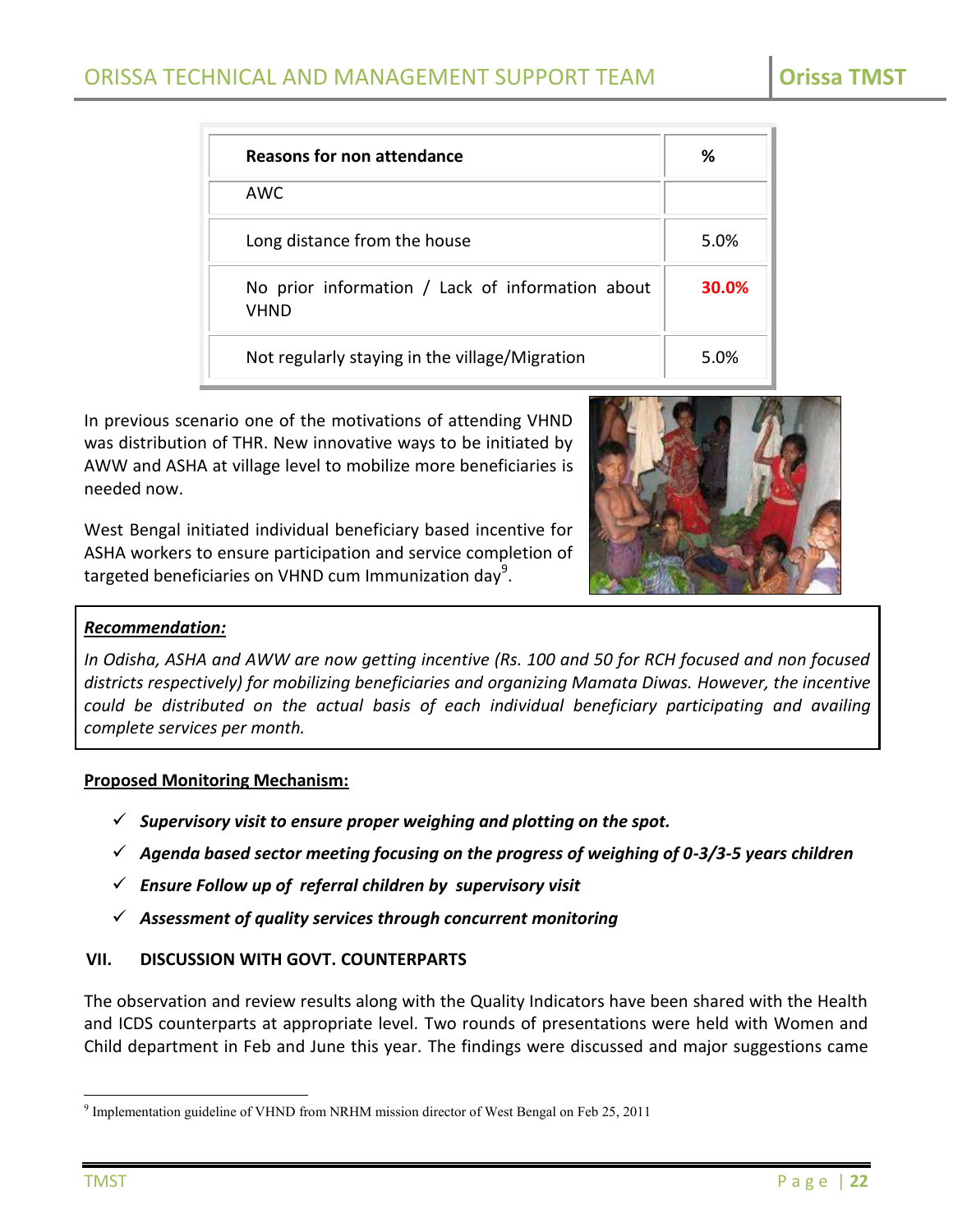to exclude adolescents and 3-5 years of children from VHND services to make it more qualitative. The findings were also shared with health departments along with the proposed indicators.

Proposed key quality indicators and recommendations are:

## **A. Changes proposed in Indicators covered in VHND**

- $\triangleright$  Ante Natal Checkup
- $\triangleright$  Weighing and Plotting of children
- $\triangleright$  Nutrition and Health Education and Demonstration

# **B. Other Recommendations**

- $\triangleright$  Organizing VHND and Fixed Immunization Day on the same day.
- $\triangleright$  Incentive for AWW and ASHA should be Output Based
- $\triangleright$  Exclusion of Adolescent girls from VHND coverage

#### **Table 10. Current and Proposed Quality Indicators at a glance**

| <b>Current Services / Indicators</b>                                                                                                                                                                                                                                                                                    | Proposed Services to be incorporated / Extended                                                                                                                                                                                                                                                                                                                                                                                   |  |
|-------------------------------------------------------------------------------------------------------------------------------------------------------------------------------------------------------------------------------------------------------------------------------------------------------------------------|-----------------------------------------------------------------------------------------------------------------------------------------------------------------------------------------------------------------------------------------------------------------------------------------------------------------------------------------------------------------------------------------------------------------------------------|--|
| <b>Service Delivery to Beneficiaries</b>                                                                                                                                                                                                                                                                                |                                                                                                                                                                                                                                                                                                                                                                                                                                   |  |
| <b>Antenatal Checkup</b><br>Registration of Pregnant Women (Time period<br>not mentioned)<br><b>Quality ANC</b><br>$\triangleright$ Weighing on spot<br>$\triangleright$ BP check up; Hb testing; Urine<br>examination<br>$\triangleright$ Abdominal check up<br>$\triangleright$ IFA distribution<br>T.T services<br>➤ | Height should be measured at the time of<br>Registration of pregnant women.<br>Ensuring Early and 100 percent Registration<br>➤<br>by ASHA & AWW enabling pregnant women to<br>get first ANC in the first trimester<br>Quality ANC with monthly tracking<br>.of<br>consumption of +90 IFA tablets<br>Counseling on Danger Signs; rest and diet<br>➤<br>during pregnancy; birth planning;<br>early<br>initiation of Breast Feeding |  |
| Weighing and Plotting of Children under 5 years<br>Growth monitoring (weighing of Children and<br>plotting), MUAC<br>Counseling of parents for growth promotion                                                                                                                                                         | Weighing and plotting of children in 0-3 yrs on<br>➤<br>VHND instead of 0-5 yrs<br>Separate day to be fixed for weighing of 3-5<br>➤<br>years children                                                                                                                                                                                                                                                                            |  |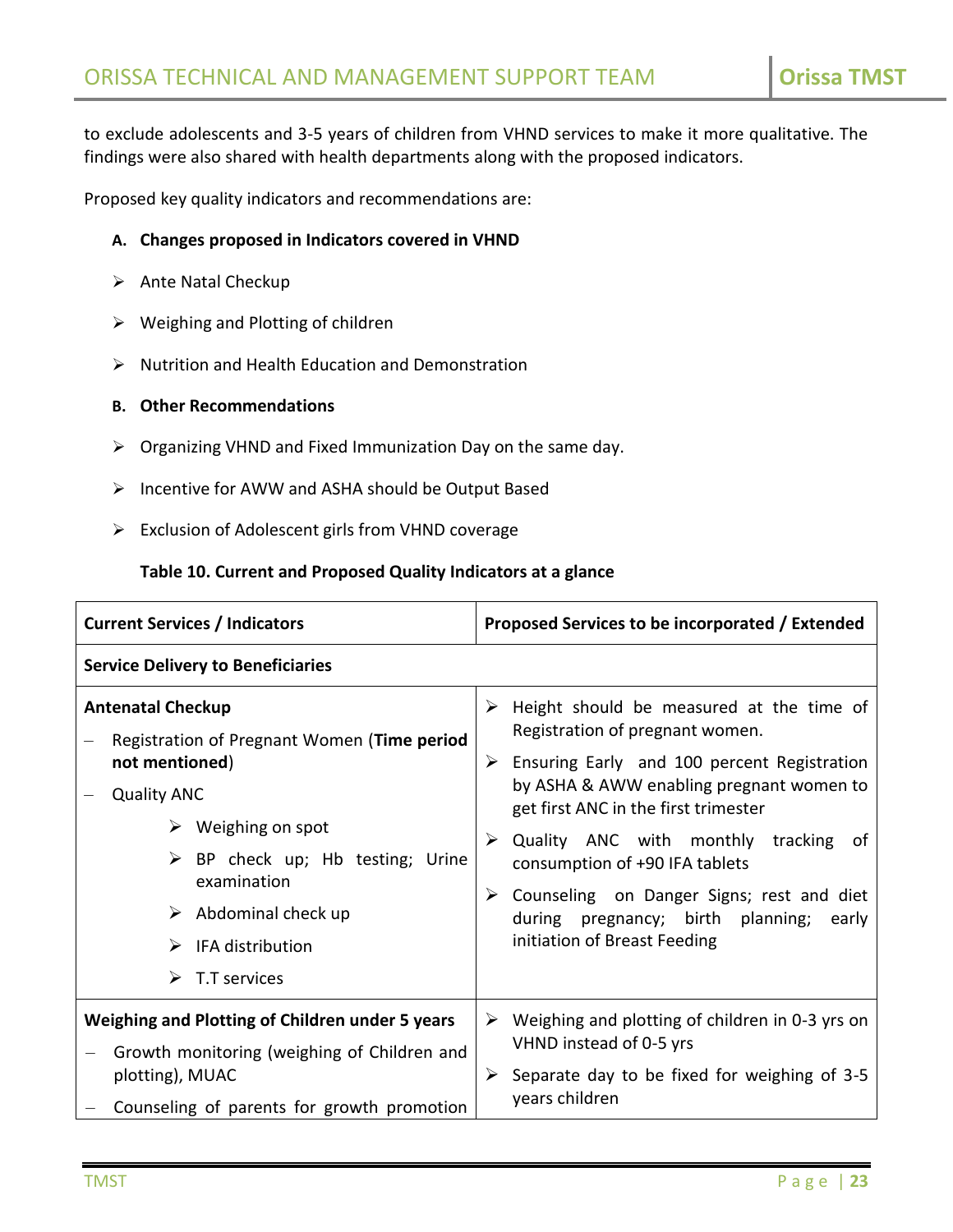| <b>Current Services / Indicators</b>                                                                                                                                                                                      | Proposed Services to be incorporated / Extended                                                                                                                                                                                                                                                                    |
|---------------------------------------------------------------------------------------------------------------------------------------------------------------------------------------------------------------------------|--------------------------------------------------------------------------------------------------------------------------------------------------------------------------------------------------------------------------------------------------------------------------------------------------------------------|
| through MAA O SISHU SURAKHYA CARD<br>Cooking and preparation of food for children<br>6-12 months, using locally available food<br>ingredients<br>IFA supplementation of children (six months<br>to two years: liquid IFA) | $\triangleright$ Informing mothers about overall growth of<br>their children by AWW and ANM<br>Identification and referral of severely<br>➤<br>malnourished (Grade III and IV) children and<br>moderate malnourished (Grade II) children<br>with complications<br>Follow-up of last month's referred children<br>➤ |
|                                                                                                                                                                                                                           | Counseling of mothers on Child feeding<br>practices during and after illness                                                                                                                                                                                                                                       |
| <b>NHED Session</b><br>As per the calendar of Health topics in the<br>guidelines, topics are covered in the NHED<br>sessions                                                                                              | $\triangleright$ Health and nutrition topics related<br>to<br>pregnant and lactating mothers and 0-3 yrs<br>child to be discussed every month along with<br>specified topics                                                                                                                                       |
|                                                                                                                                                                                                                           | Use of relevant IEC/BCC materials<br>➤                                                                                                                                                                                                                                                                             |
|                                                                                                                                                                                                                           | Incorporate topics focusing nutrition such as                                                                                                                                                                                                                                                                      |
|                                                                                                                                                                                                                           | diet for Pregnant/lactating<br>- Balanced<br>mothers                                                                                                                                                                                                                                                               |
|                                                                                                                                                                                                                           | Child feeding practices during and after<br>illness                                                                                                                                                                                                                                                                |
|                                                                                                                                                                                                                           | Early initiation of breast feeding to<br>Pregnant women during last trimester                                                                                                                                                                                                                                      |